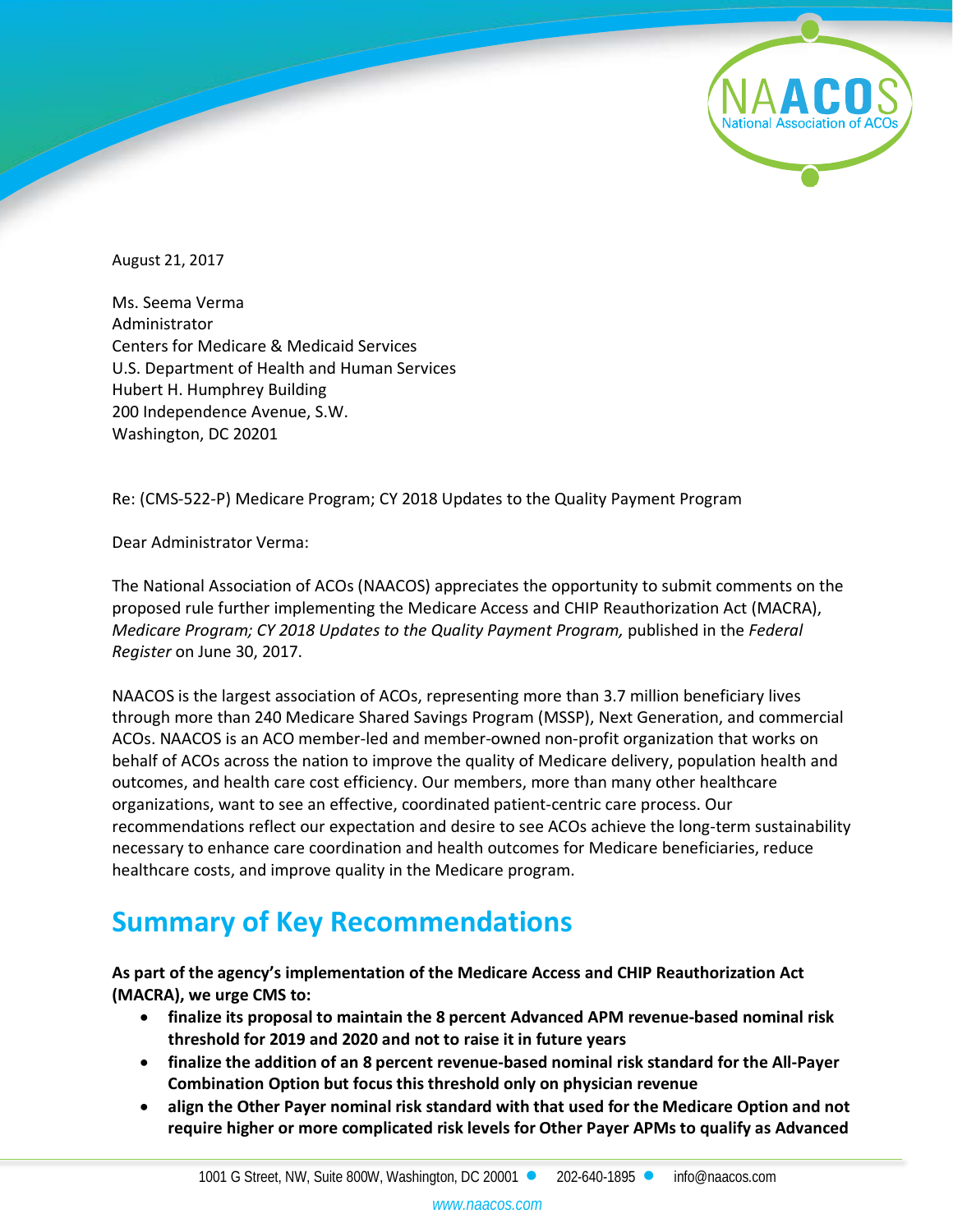- **expedite the All-Payer approach and provide credit for Medicare Advantage (MA) Advanced APM participation as soon as possible using the patient count Qualifying APM Professional (QP) determination**
- **significantly modify the proposed process for qualifying under the All-Payer Combination Option by simplifying and streamlining the process and making determinations at the APM Entity or TIN level rather than the individual clinician level**
- **hold clinicians accountable in the MIPS program in year two and reward high-performing clinicians who have invested heavily in performance improvement and should therefore be rewarded for this investment, time, and effort by incorporating a 10 percent cost score and 33-point performance threshold for MIPS**
- **exclude MIPS payment adjustments as ACO expenditures**
- **adopt an alternative methodology for making quality comparisons in MIPS to create more equitable benchmarks across reporting mechanisms**
- **exclude clinicians meeting ACI re-weighting requirements from the TIN ACI information reported to CMS for ACOs scored under the APM Scoring Standard**
- **finalize its proposal to create a fourth snapshot date to occur on December 31 for purposes of determining which providers are in the ACO's MIPS APM Scoring Standard evaluation**

## **Advanced APM Recommendations**

## **Advanced APM List**

**Key Comment:**

• **NAACOS strongly supports including a number of ACO models on the 2018 Advanced APM list, but we urge CMS to reconsider its previous decision on Track 1 and to include MSSP Track 1 as an Advanced APM.** 

*Proposal:* CMS anticipates considerable growth in the number of Advanced APMs and the number of clinicians qualifying for Advanced APM bonuses in 2020. The Advanced APM list includes a number of ACO initiatives, including MSSP Tracks 1+, 2 and 3 as well as the Next Generation ACO Model but MSSP Track 1 is not considered by CMS as an Advanced APM.

*Comment*: We are extremely pleased that a number of ACO models including MSSP Track 1+, 2 and 3 and the Next Generation ACO Model are on the list of 2018 Advanced APMs. These ACOs represent the forefront of organizations dedicated to enhancing the experience of care, improving the health of populations, and reducing per capita costs of health care. We are proud to include many of these ACOs as our members and look forward to working with CMS to refine and advance these ACO models moving forward to ensure their long-term success. However, we urge CMS to reverse its decision and include MSSP Track 1 as an Advanced APM. Track 1 ACOs have been leaders in the transition to valuebased payment models and have significantly invested in their development and early success. Excluding these ACOs undermines this important transition, and we strongly recommend CMS include Track 1 MSSP as an Advanced APM.

## **Advanced APM Risk Requirements**

#### **Key comments:**

• **NAACOS urges CMS to finalize its proposal to maintain the 8 percent Advanced APM revenue-based nominal risk threshold for 2019 and future years.**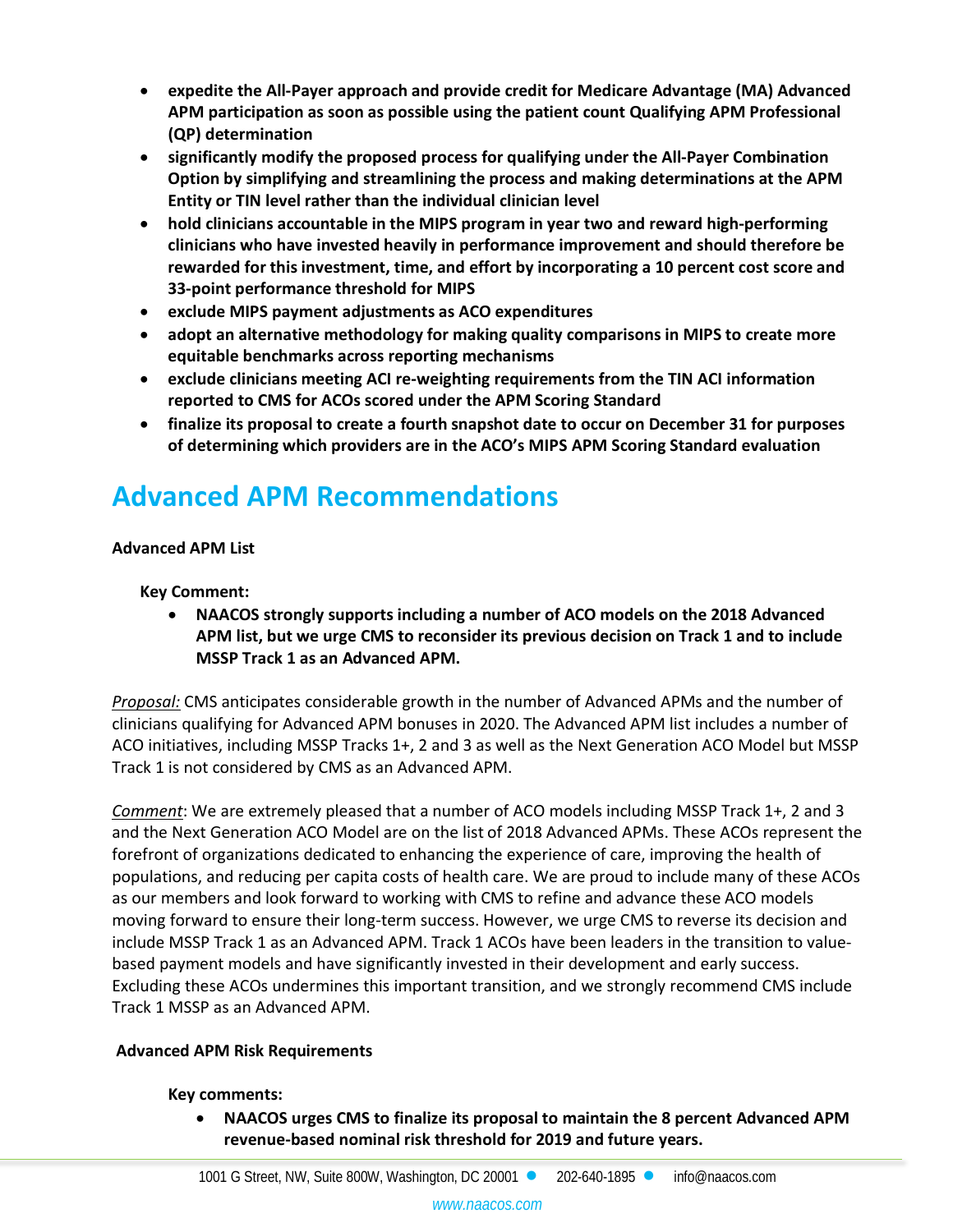- **Rather than create a separate risk standard for smaller or rural practices, NAACOS urges CMS to reinstate programs that provide up-front assistance to these organizations to enable them to participate in Alternative Payment Models (APMs).**
- **NAACOS requests that CMS lower the Advanced APM benchmark-based risk threshold and remove Part A revenue from the revenue-based threshold.**
- **NAACOS recommends CMS work with ACO stakeholders to develop a new option for ACOs to repay losses through a reduction of future payment rates to the ACO's participant TINs/eligible clinicians.**
- **NAACOS urges CMS to reconsider the decision to not account for ACOs' significant investment costs, and we strongly recommend CMS consider these investments as risk, thus allowing Track 1 ACOs to qualify as Advanced APMs.**
- **NAACOS urges CMS to develop a process to account for ACO costs and investments to allow those to qualify as meeting standards for more than nominal risk.**

*Proposals:* CMS proposes to maintain the current revenue-based nominal amount standard at 8 percent of the average estimated total Medicare Parts A and B revenue of all providers and suppliers in participating APM Entities for the 2019 and 2020 performance periods, rather than raising the threshold as the agency previously discussed. CMS requests comments on whether the agency should create a different, potentially lower, revenue-based nominal risk standard for the 2019 and 2020 performance years for small or rural practices as well as small and/or rural practices that join larger APM Entities in order to participate in APMs.

For an APM to qualify as Advanced, it must meet nominal risk criteria such that the total amount an APM Entity potentially owes CMS or foregoes under an APM must be at least equal to either:

- 8 percent of the average estimated total Medicare Parts A and B revenues of a participating APM Entity (the revenue-based standard); or
- 3 percent of the expected expenditures for which an APM Entity is responsible under the APM (the benchmark-based standard)

CMS policy allows Advanced APMs to meet a generally applicable financial risk standard such that if an Advanced APM's actual expenditures for which the APM Entity is responsible exceed expected expenditures during a specified performance period, CMS would:

- Withhold payment for services to the APM Entity and/or the APM Entity's ECs;
- Reduce payment rates to the APM Entity and/or the APM Entity's ECs; or
- Require the APM Entity to owe payment(s) to CMS.

Under these financial risk standards, the agency will allow a reduction of payment rates to the APM Entity and/or the APM Entity's eligible clinicians as one option for repaying losses.

*Comment:* In the MACRA statute, Congress provided for steep increases in financial risk requirements for Advanced APMs by increasing the percentage of participants' revenues that must come through the APM in order for participants to attain Qualifying APM Participant (QP) status. An APM Entity that is accountable for losses of up to 8 percent of 75 percent of its Medicare revenue is clearly accountable for significantly steeper financial losses than in the 2017 and 2018 performance periods, when a minimum of 8 percent of 25 percent of its Medicare revenue would be at stake. Furthermore, Congress intended for the six-year period from 2019 through 2024 to be a period of stability, with the timelimited payments helping to offset transformation costs that APM Entities will incur as they transition to APMs. Increasing the revenue-based threshold in 2019 or beyond would likely discourage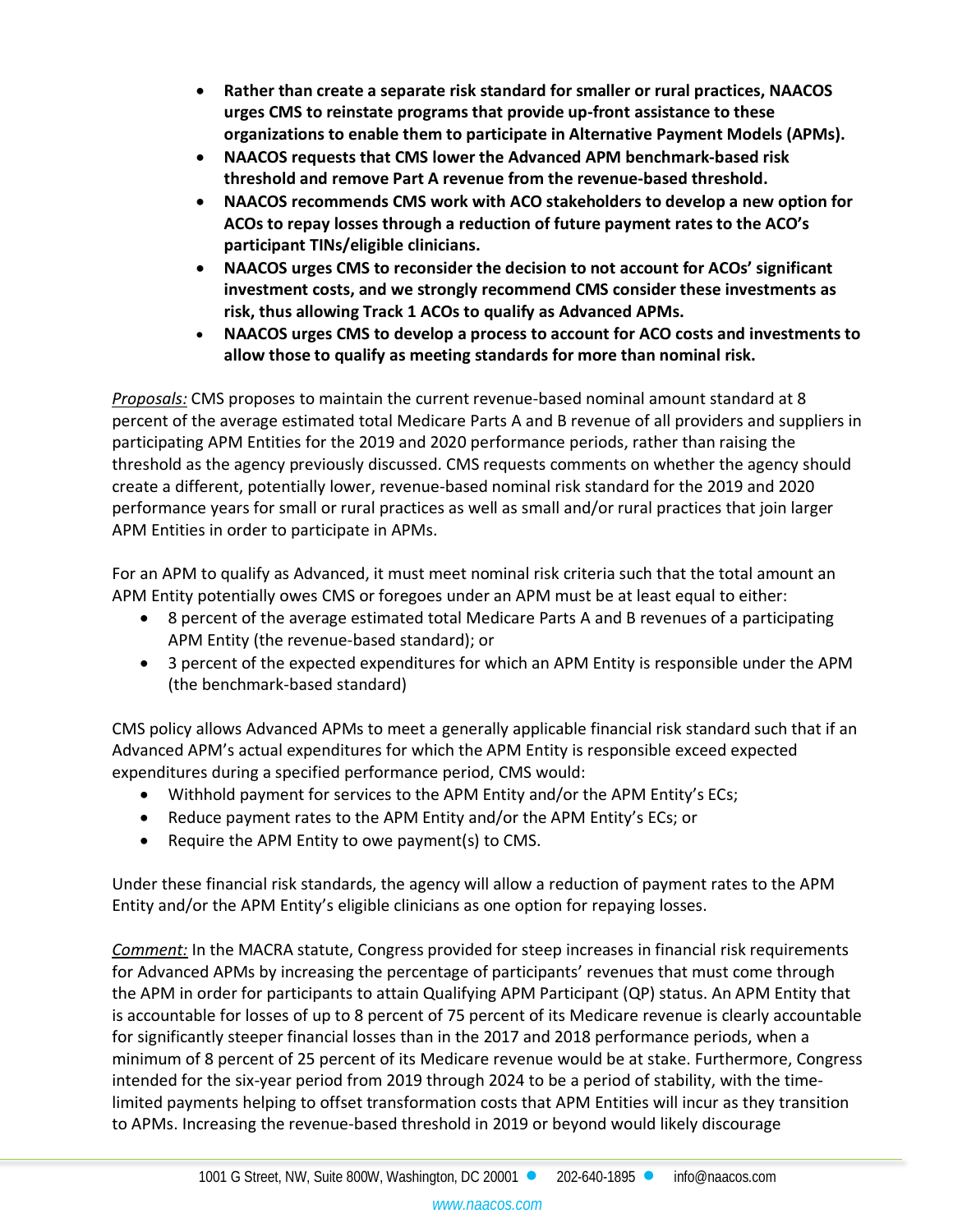participation in Advanced APMs. Therefore, we strongly urge CMS to preserve stability and predictability for APMs by maintaining the 8 percent threshold for 2019 and future years.

While we strongly support a revenue-based risk threshold, we urge CMS to focus the revenue-based threshold exclusively on Part B revenue and remove Part A revenue. CMS's current policy sets the Advanced APM revenue-based threshold at 8 percent of an APM Entity's Medicare Part A and B revenue. By including Part A revenue, CMS significantly disadvantages APM Entity's such as ACOs that have hospital participants. Their Part A revenue comprises all revenue for the hospital, including that which is for patients outside of the ACO model. In certain instances, only a small portion of the hospital's Part A revenue may be related to attributed beneficiaries under the ACO. Therefore, the loss sharing limit for the ACO would be based largely on Part A revenue for patients outside the ACO, thus penalizing ACOs with hospital participants by significantly raising their loss sharing limit. We recommend CMS fully analyze the impact of including Part A revenue and publicly release data and analysis on how this would affect different types of ACOs, such as those with hospitals, versus those without hospital participants.

The Advanced APM bonus is based on payments for covered professional services under the Medicare Physician Fee Schedule, and we strongly recommend CMS establish a revenue-based threshold that also focuses solely on revenue under the Medicare Physician Fee Schedule. Not doing so creates an asymmetry between the risk level and Advanced APM payments and could create an unintended consequence of ACOs dropping hospitals as ACO participants. This would harm efforts to enhance care coordination across delivery settings and could diminish opportunities to reduce hospital spending, which is one of the greatest areas for potential savings. We urge CMS to modify the 8 percent revenuebased threshold by removing Part A revenue and only include an APM Entity's Part B revenue.

We do not feel it is necessary to create a new, likely lower, revenue-based nominal risk standard for small or rural practices. Doing so creates an unnecessary division between practices and creates competition where affected practices may terminate their participation in an ACO or other APM Entity to benefit from lower risk thresholds available to them on their own. This undermines the progress ACOs have made and creates division among providers based on practice size and geography. CMS considers allowing smaller or rural practices that are part of larger APM Entities to qualify, but it is unclear how this would work operationally since risk is set at the ACO model level. A likely outcome of that scenario would be to fragment the organization, which would undermine the ACO as a whole. We do not support creating a separate risk threshold for smaller or rural practices. As an alternative, we recommend CMS reinstate programs such as the Advanced Investment Model, which provided assistance to smaller and/or rural practices seeking to participate in an APM. This approach provides more meaningful assistance by providing upfront funds for these organizations and should be reinstated.

We urge CMS to lower the 3 percent benchmark-based standard to a more appropriate threshold of 1 percent. While the agency lowered the benchmark-based threshold from the proposed 4 percent to 3 percent in the 2017 final QPP rule, this threshold is still too high for many provider organizations including ACOs. We argue that 4 percent of total Medicare Parts A and B expenditures is far more than "nominal risk." In fact, the Regulatory Impact Analysis of the 2017 QPP rule notes that CMS has long defined "significant" impact as 3 percent of physician revenue. We urge CMS to revise the benchmarkbased threshold by lowering it to 1 percent.

We support the options under the financial risk standard, and we urge CMS to develop an option for ACOs to repay losses through reduced payment rates of the ACO's eligible clinicians in future years.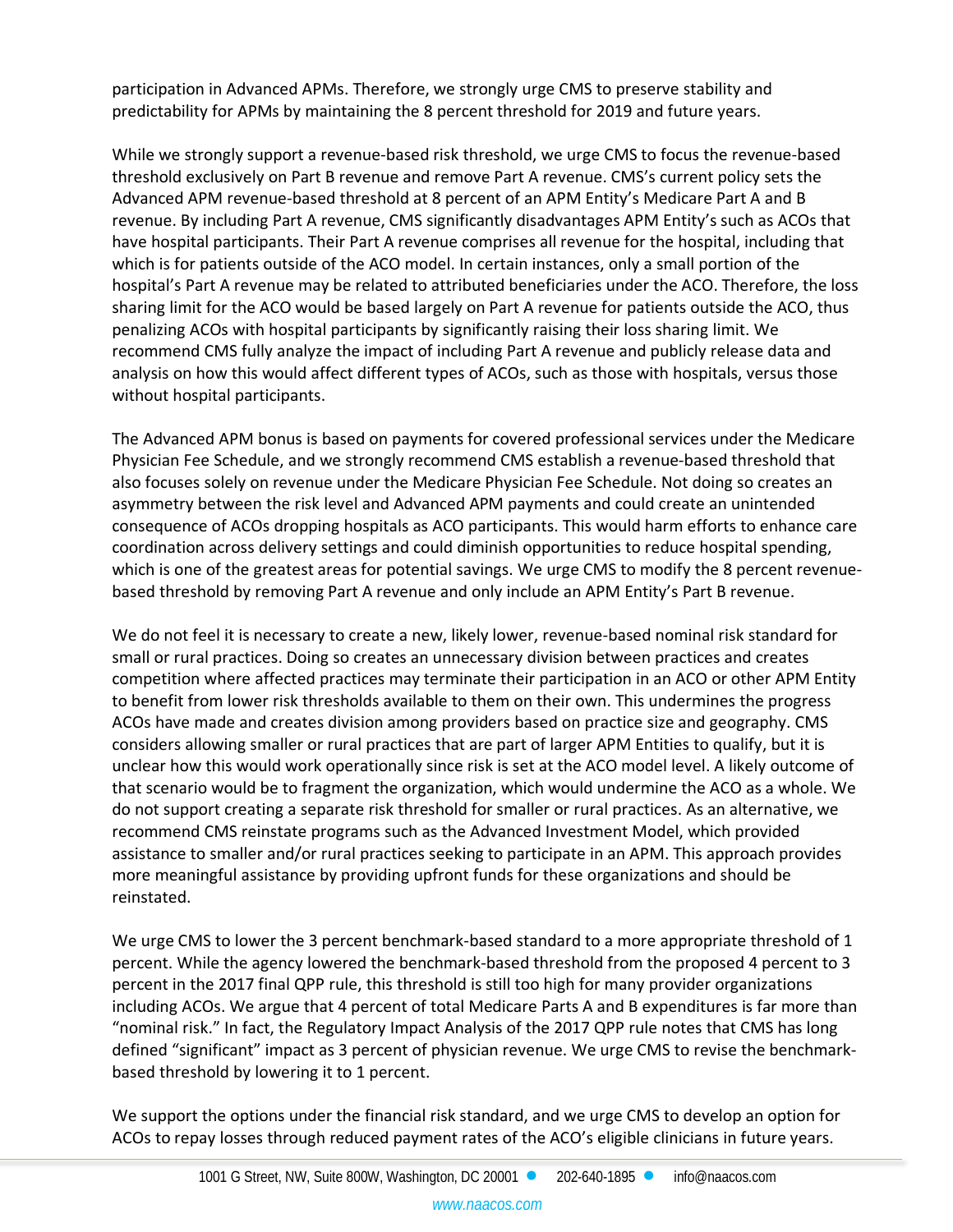Through this mechanism, CMS would identify the Tax Identification Number (TIN)/National Provider Identifier (NPI) combinations that participate in the ACO for a specific performance period and, similar to downward payment adjustments under MIPS, CMS would reduce the payment rates for those TIN/NPIs by a certain percent in a future payment adjustment year to recoup the ACO's losses. ACOs would include language in the agreement between the ACO and its participant TINs and their individual practitioners detailing specifics of this repayment mechanism. Allowing ACOs to choose this as one of the mechanisms to repay losses would provide a new option that some ACOs may prefer over repaying losses in a lump sum. We urge CMS to work collaboratively with us to further develop this concept and the key details that would be needed to implement it.

As previously advocated by NAACOS, we urge CMS to account for the significant investments ACOs make in start-up and ongoing costs and include these costs as part of the definition and calculation of risk. We were very disappointed that CMS finalized a policy that disregards these investments by not including them as part of the definition and calculation of risk. We disagree with CMS's assertion that the agency couldn't objectively and accurately assess business risk without exceptional administrative burden on both CMS and APM Entities to quantify and verify such expenditures. If CMS carefully defined simple, clear standards for business risk and required documentation and attestation from ACOs, the agency could surely create a method to account for these investments. We also disagree with CMS's claim that business risk is not analogous to performance risk. Both require significant investments from providers and put them at jeopardy of financial losses and should therefore be considered risk.

Congress recognized the principle from the ACO authorizing statute that one of the purposes of creating ACOs is to "encourage investment in infrastructure and redesigned care processes for high quality and efficient service delivery." That investment—the cost of switching to a fundamentally different approach to patient care—is in and of itself a substantial risk. ACOs incur these costs with the goal of earning shared savings payments; therefore, ACOs consider and account for their investment costs as risk inherent in MSSP participation. These investments include start-up and operating costs to help fund critical ACO activities designed to improve beneficiary care, enhance care coordination, and reduce unnecessary spending and hospitalizations. We urge the agency to recognize these investment costs and consider them as risk, thus allowing Track 1 ACOs to qualify as Advanced APMs. Specifically, we urge CMS to develop a mechanism to account for the substantial investments ACOs make in order to participate, including those related to clinical and care management, health IT/population analytics/reporting, and ACO management and administration.

## **APMs Introduced During the Performance Year**

## **Key comment:**

• **NAACOS supports creating an opportunity for new APMs and their related APM entities to qualify for Advanced APM bonuses through an abbreviated performance period.** 

*Proposal:* CMS proposes flexibility to allow new Advanced APMs that start during a performance year to have an opportunity to qualify for Advanced APM bonuses as long as they participate for at least 60 continuous days during the performance period. CMS would modify policies regarding the timeframe for which payment amount and patient count data are included in the QP calculation by determining QP Threshold Scores using only data in the numerator and denominator for the time period that APM Entities participated, as long as it was at least 60 continuous days during the Medicare QP Performance Period, which is January 1 to August 31.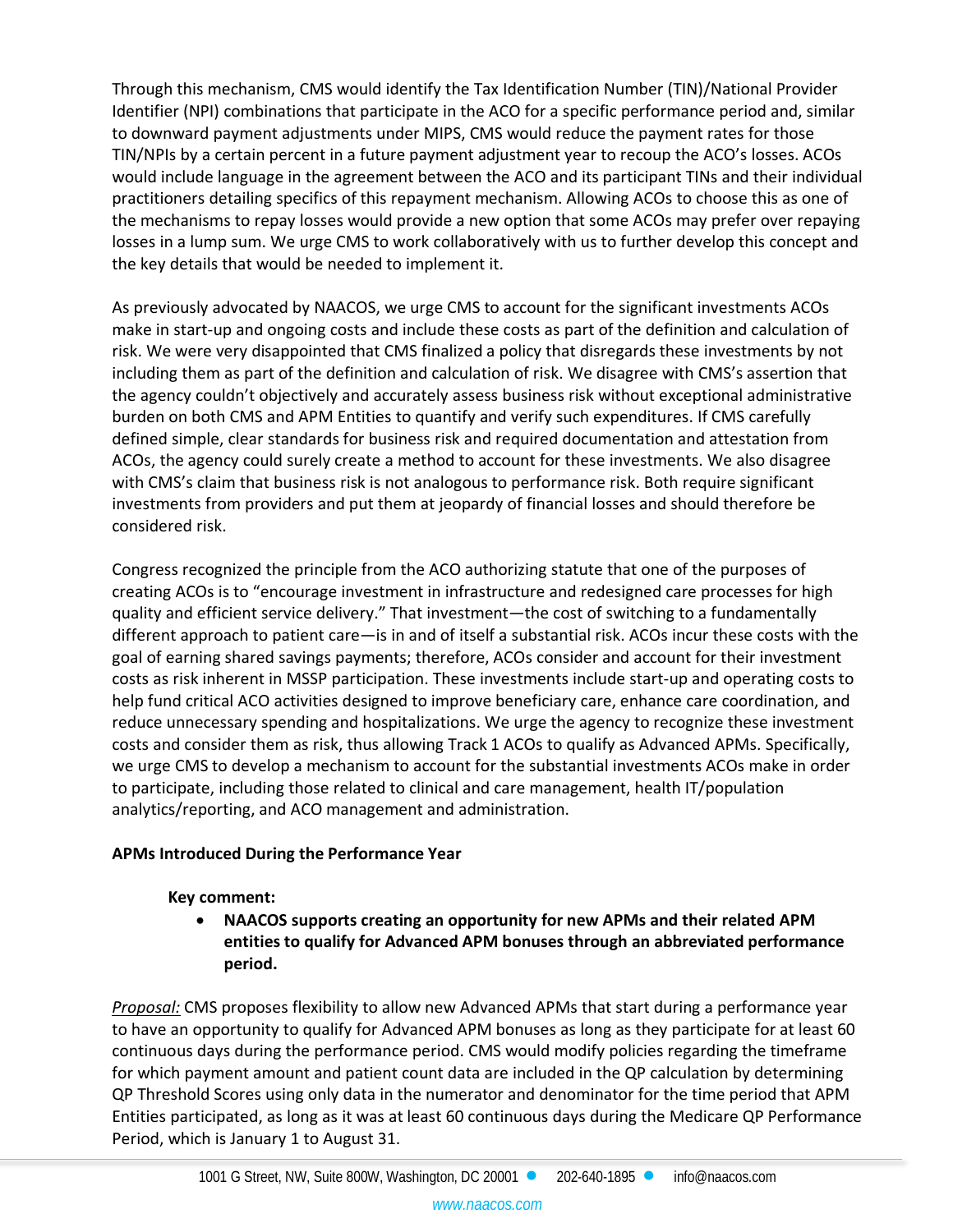*Comment:* We support CMS's proposal to provide more flexibility and allow APM Entities to qualify for Advanced APM bonuses through participation in an APM that starts during the Medicare QP Performance Period. This enables new APMs to begin during a performance period and rewards the APM Entities participating in these programs, which is especially important considering the limited number of years the Advanced APM bonus is available.

### **Eligible Clinicians Participation in Multiple Advanced APMs**

#### **Key comment:**

• **NAACOS recommends CMS not finalize its proposal to disqualify ECs participating in multiple Advanced APM entities from being eligible for Advanced APM bonuses based on an APM Entity terminating during the performance period.** 

*Proposal:* CMS proposes to amend its regulations to make clear that if an eligible clinician (EC) is determined to be a QP based on participation in multiple Advanced APMs but any of the APM Entities in which he or she participates voluntarily or involuntarily terminates from the Advanced APM before the end of the Medicare QP Performance Period, the EC is not a QP.

*Comment:* We do not support CMS's proposal which would unfairly penalize providers that may otherwise qualify for the Advanced APM bonus. Since ECs are only evaluated using participation in multiple Advanced APMs if none of their corresponding Advanced APM Entities meet the QP thresholds as a collective entity, this situation may not happen frequently in the early years of the program. However, as the QP thresholds rise, this situation will be more common. In these instances, we recommend CMS remove from the QP calculation the APM Entity that terminates from its program but still calculate the QP threshold for the EC using its other APM Entity participation. This appropriately removes the APM Entity that terminates while still allowing an opportunity for the EC to attain QP status.

## **Medical Home Model Size Restrictions**

## **Key Comment:**

• **NAACOS urges CMS to change the policy prohibiting ACO primary care practices selected for CPC+ to be eligible for the Advanced APM bonus.**

*Proposal:* CMS proposes to modify its requirement that beginning with the 2018 performance period the Medical Home Model risk standard would only apply to APM Entities with fewer than 50 ECs. CMS proposes to remove the size limit requirement for practices in Comprehensive Primary Care Plus (CPC+) Round 1 qualifying for the Advanced APM bonus. Therefore, the agency would allow primary care practices participating in Round 1 of CPC+ to remain eligible for the Advanced APM bonus in 2020 regardless of their practice size or relationship to a parent organization.

*Comment:* Under current CMS policy, MSSP Track 1 primary care practices are not eligible for Advanced APM bonuses based on their Track 1 or CPC+ participation. NAACOS has repeatedly raised concerns about this policy. It is problematic that while CMS allows MSSP Track 1 primary care practices to participate in CPC+ the agency does not allow them to qualify for the Advanced APM bonus based on their MSSP or CPC+ participation. This makes little sense as these providers are participating in two of CMS's premier APMs, one of which is included on the Advanced APM list. The unintended consequence of withholding the Advanced APM bonus from these practices is to incentivize them to leave their ACO to participate in CPC+ on their own and earn the Advanced APM bonus. By putting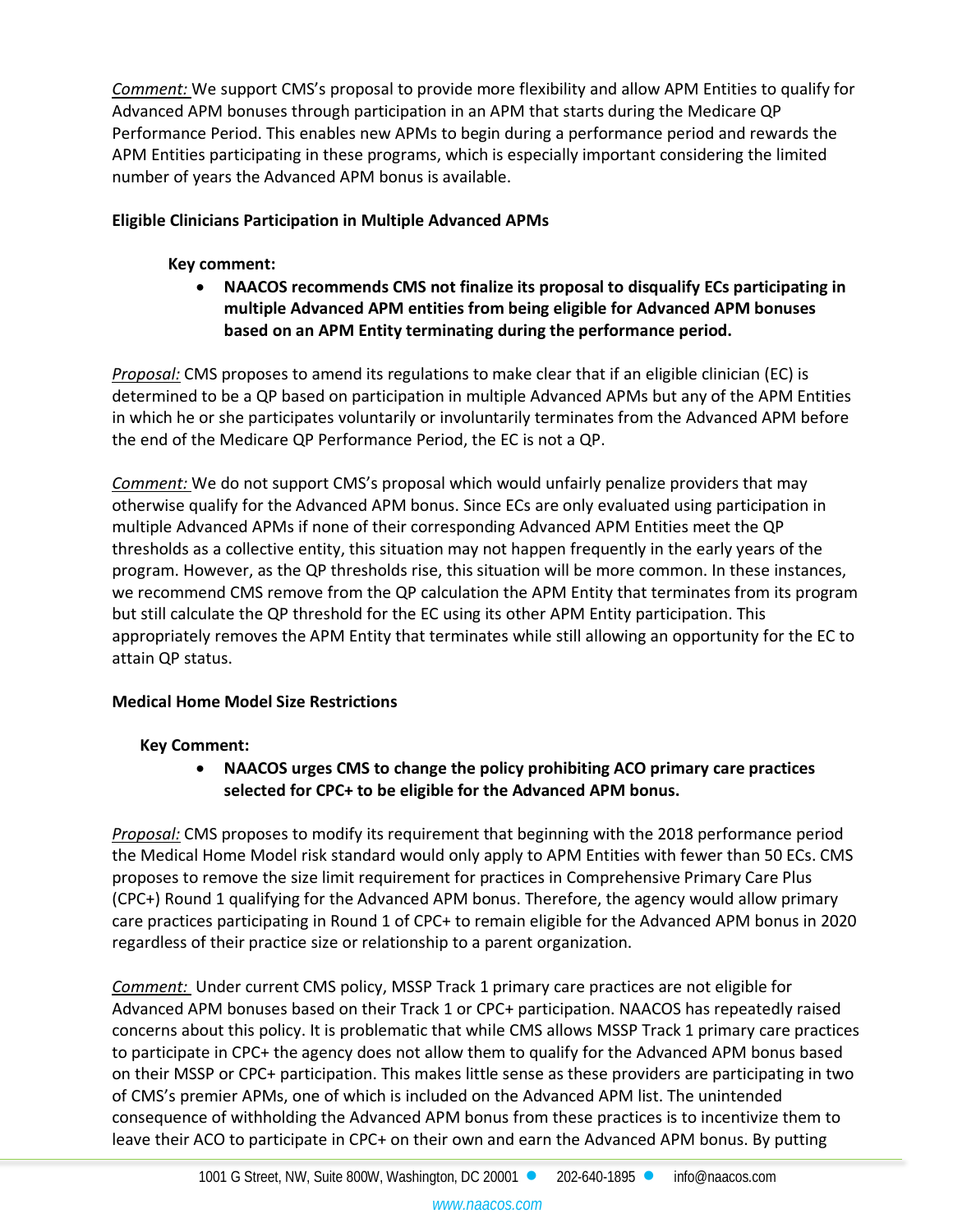primary care practices in this either/or position, CMS slows the adoption of accountability for total cost of care, which is the greatest opportunity to bend the cost curve. We urge CMS to change its policy and allow MSSP Track 1 primary care practices selected for CPC+ to be eligible for the Advanced APM bonus.

## **Qualifying APM Participant (QP) and Partial QP Determination**

## **Key Comment:**

• **NAACOS urges CMS to modify Next Generation ACO policies to allow ACOs to submit supplemental participant list changes during the measurement year to allow the maximum number of its participants to be considered for the QP evaluation.**

Under existing program rules, there is approximately a six-month lag between when a Next Generation ACO must submit its participant list to CMS for a given performance year and the start of that performance year (i.e., an Next Generation ACO must submit its participant list for 2018 in mid-June 2017). Only providers on that list are included for Advanced APM bonuses for the following performance year.

*Comments:* If a physician joins the Next Generation ACO July 1, 2017, he or she would be ineligible to receive an Advanced APM bonus until 2021. A three-and-a-half-year delay for a provider actively engaged in an APM is unreasonable and undermines participation in Advanced APMs. We urge CMS to modify Next Generation ACO policies to allow ACOs to submit supplemental participant list changes during the measurement year to allow these participants to be considered for the QP evaluation**.** 

## **Advanced APM CEHRT Requirements**

## **Key Comments:**

- **NAACOS urges CMS to clarify as soon as possible any actions that Next Generation ACOs must take to ensure they continue to meet Advanced APM CEHRT Requirements.**
- **NAACOS reiterates concerns about required use of specific versions of EHRs and urges flexibility to allow ACOs to meet CEHRT use requirements.**

CMS finalized a general policy that an Advanced APM require at least 50 percent of ECs use certified health IT functions as outlined in the definition of CEHRT. There is a slight modification for ACOs that acknowledges the existing MSSP requirements for CEHRT through reporting ACO measure 11 (Use of Certified EHR Technology). Through the alternative criteria finalized for ACOs, they meet the CEHRT use requirement if the APM Entity applies a financial penalty or reward based on the degree of their eligible clinicians' use of CEHRT, and MSSP ACOs currently meet this requirement through ACO measure 11. Since the Next Generation ACO Model does not include the same measure 11, it is unclear exactly how CMS evaluates whether Next Generation ACOs meet the CEHRT requirement.

*Comments***:** CMS has indicated that the agency's Next Generation team will provide more information on how CMS will collect and measure whether Next Generation ACOs have at least 50 percent of their eligible clinicians using CEHRT. While the Next Generation ACO model meets the Advanced APM CEHRT criterion by having CEHRT use requirements in place, there is confusion about specifically what is required of Next Generation ACO providers to meet the CEHRT criteria. The agency has repeatedly said details on this are forthcoming, but confusion and uncertainty remains. We urge swift clarification so that Next Generation ACOs can understand and prepare for any new potential requirements.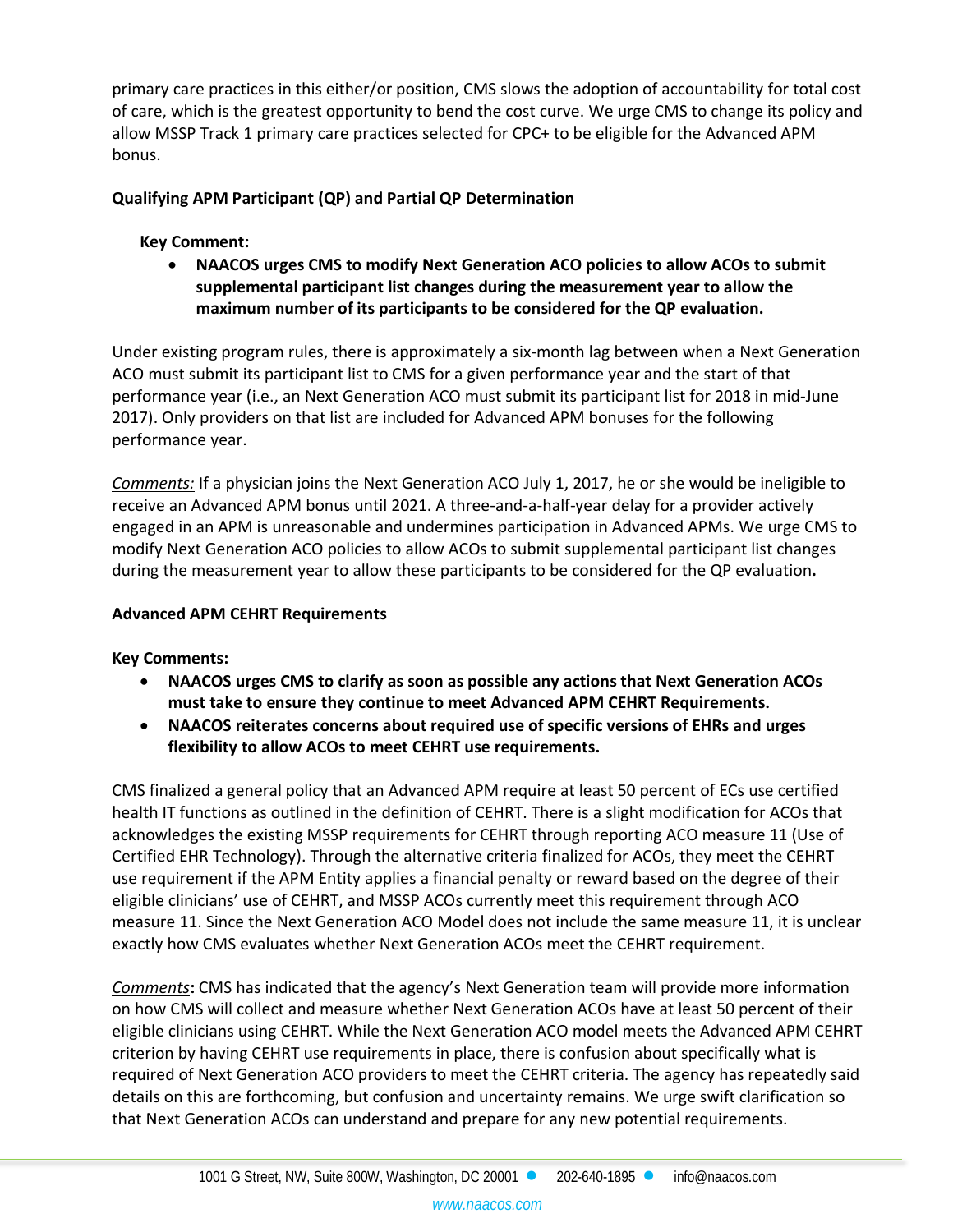NAACOS is very concerned that providers have been forced to transition to new electronic health records (EHRs) to meet government criteria that are not beneficial for providers and cause significant disruptions. An EHR is a significant purchase which requires considerable financial resources as well as many staff hours to transition to a new or upgraded system and learn how to use it. We have repeatedly seen that vendors are not ready to meet new criteria as they evolve, leaving providers out of luck with a potentially uncertified system that would otherwise meet their needs. We urge CMS to allow the use of 2014 CEHRT at least through 2020, if not longer, depending on how many vendors are certified.

## **All-Payer Combination Option**

## *Performance Period and Risk Criteria*

**Key comments:**

- **NAACOS urges CMS to expedite the All-Payer approach and provide credit for Medicare Advantage (MA) Advanced APM participation as soon as possible using the patient count QP determination.**
- **NAACOS supports CMS's proposed addition of an Other Payer revenue-based nominal risk standard but urges the agency to focus this threshold only on physician revenue**
- **NAACOS strongly recommends that CMS align standards for Medicare and Other Payer APMs and not require higher or more complicated risk levels for Other Payer APMs to qualify as Advanced APMs.**

*Proposals:* While Advanced APMs are only evaluated based on traditional Medicare in the early years of the Quality Payment Program (QPP), beginning with the 2021 payment adjustment year CMS will give ACOs and other APM Entities credit for qualifying APM participation with payers outside of Medicare, including MA, Medicaid and commercial plans. While the agency does not propose to change the timing of the All-Payer calculation, CMS acknowledges receiving feedback from stakeholders requesting that the agency modify its previously established timeframe and give credit for MA Advanced APM participation sooner. The agency requests comments on this.

CMS proposes a number of details on how the process for the All-Payer Combination Option would work, including an All-Payer QP Performance Period beginning January 1 and ending June 30 of the calendar year that is two years prior to the payment year. CMS proposes to add a revenue-based nominal risk standard of 8 percent, which matches the revenue-based standard for Medicare Advanced APMs.

*Comments:* Developing a robust All-Payer Combination Option to allow clinicians to qualify for Advanced APM bonuses will be especially important as the QP thresholds become increasingly challenging in future program years. As detailed in a previou[s letter](https://www.naacos.com/assets/docs/pdf/lettertocms-main2019-5_31_17_final.pdf) to CMS, we urge the agency to alter its regulations to allow clinicians' contracts with MA plans that meet the risk, quality and certified electronic health information technology (CEHRT) requirements to be included as part of the QP determination beginning with the 2019 payment adjustment year. We believe this could be accomplished within the statutory constraints by modifying the patient count determination of QP status, thus allowing ACOs and other APM Entities another opportunity to qualify for the 5 percent Advanced APM bonus in 2019 and 2020 if they do not meet the QP thresholds based on Medicare Advanced APM participation alone. Specifically, CMS could test clinicians' satisfaction of the Medicare fee-for-service (FFS) revenue and beneficiary thresholds first. If a clinician or group of clinicians pass, then they do not need to proceed to the next steps of the test. If they do not pass, then CMS could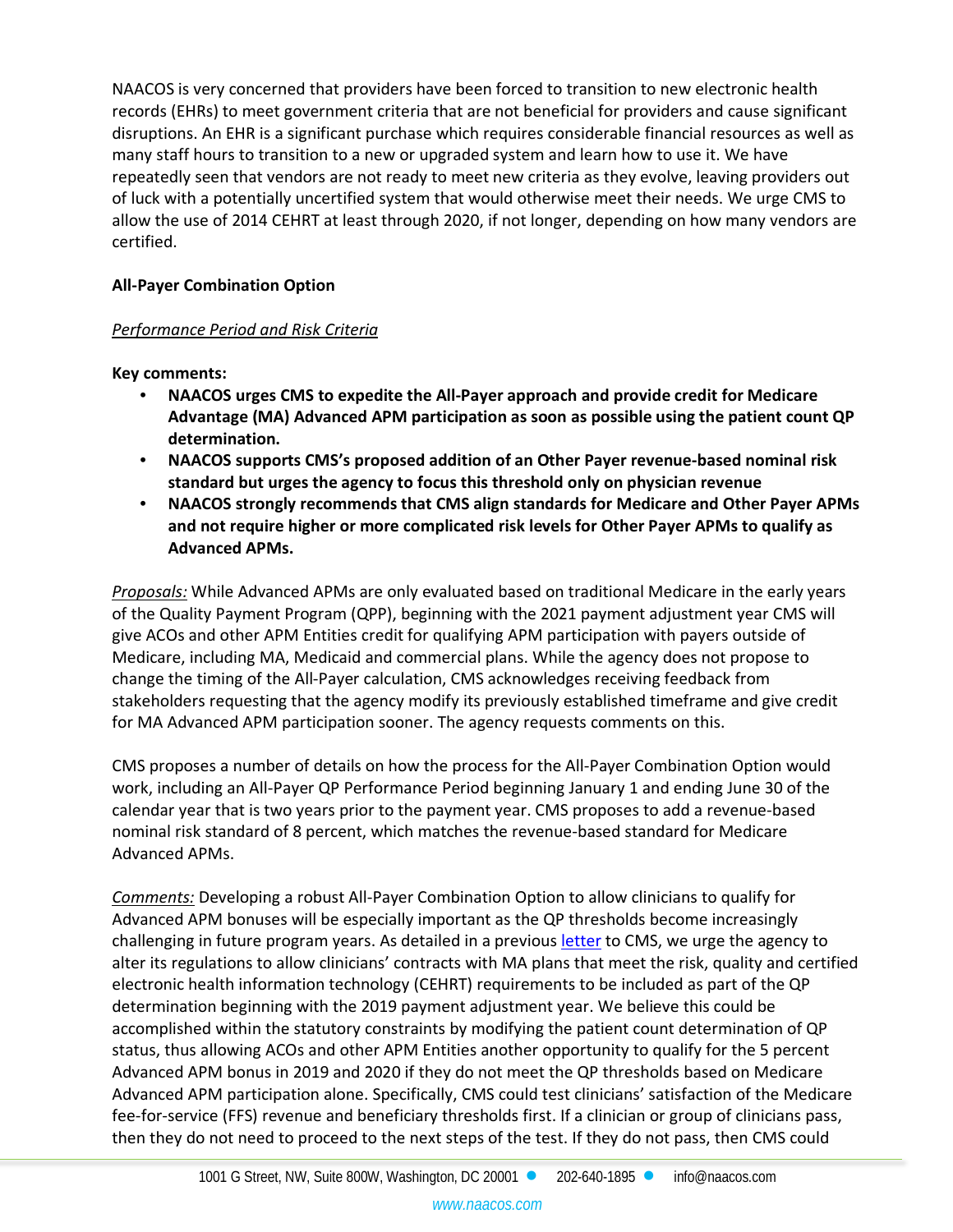proceed to test Medicare FFS and MA together for a second stage of the beneficiary count test. We also urge CMS to similarly expedite the overall process to give credit for APM participation with other payers including Medicaid, commercial and CMS multi-payer arrangements. The Advanced APM bonus is only available for a few years and it is essential CMS expedite implementation of the All-Payer Combination Option so it is broadly available for providers dedicated to value-based care and payment.

We strongly support CMS developing a revenue-based standard for Other Payer APMs and aligning that standard with what is used for Advanced APMs under the Medicare Option. This standard would allow Other Payer APMs with risk levels based on revenue to qualify as Advanced and would be in addition to the benchmark-based risk standard CMS previously finalized. There is an ongoing evolution of APM arrangements in commercial markets with risk based on revenue or total expenditures, and it is important to allow either type of risk arrangement to qualify as meeting nominal risk standards. We request CMS finalize the Other Payer revenue-based standard. However, as explained earlier in this letter we urge CMS to focus the revenue-based threshold only on physician revenue. We urge the same approach for both Medicare and Other Payer revenue-based standards.

While modifying the Other Payer nominal risk standard to add a revenue-based standard, we urge CMS to revise previously finalized requirements related to minimum loss rates and shared loss rates. Specifically, we request the agency remove requirements that, except for Medicaid Medical Home Models, a qualifying Other Payer risk arrangement must have a marginal risk rate of at least 30 percent of losses in excess of expected expenditures and a minimum loss rate at or below 4 percent. CMS did not finalize its proposed marginal risk rates or minimum loss rates for Advanced APMs under the Medicare Option and should therefore not do so for Other Payer Advanced APMs. The agency provides no evidence that these thresholds are appropriate or reflect the amount of risk that is typically required in Other Payer APM agreements. Setting realistic and appropriate thresholds for Other Payer APMs will be especially important in later years when QP thresholds are much higher (i.e., 75 percent of revenue in 2023 and beyond). We urge CMS to survey payers outside on their APM risk arrangements and share that information with stakeholders. We see no reason that the risk thresholds for these payers should be higher or more complicated than what is required for Advanced APMs under the Medicare Option.

Further, research on physician participation in new payment models has found that the need to manage multiple and conflicting requirements from different payers is a strong disincentive to broader participation in these models and can also reduce the ability of physicians to improve quality and reduce spending. Different goals, quality metrics, performance feedback reports, payment models, benchmarks, and attribution and risk adjustment methods increase the time and costs that organizations must spend on administrative activities rather than on patient care. CMS itself has urged alignment of payment structures in the multi-payer models that it has created. Consequently, we recommend that the agency establish the same financial risk requirements for all Advanced APMs regardless of payer in order to facilitate the development of multi-payer models.

We support the proposed All-Payer Performance Period of January 1 through June 30. A shorter performance period for Other Payers is warranted given that it will take longer to collect the relevant data and run the calculations comparatively to Medicare. However, we recommend that CMS also include an option for a partial All-Payer Performance Period to accommodate providers entering into new contracts during the performance year. CMS proposes this flexibility for the Medicare Option and should do so with the All-Payer Option as well.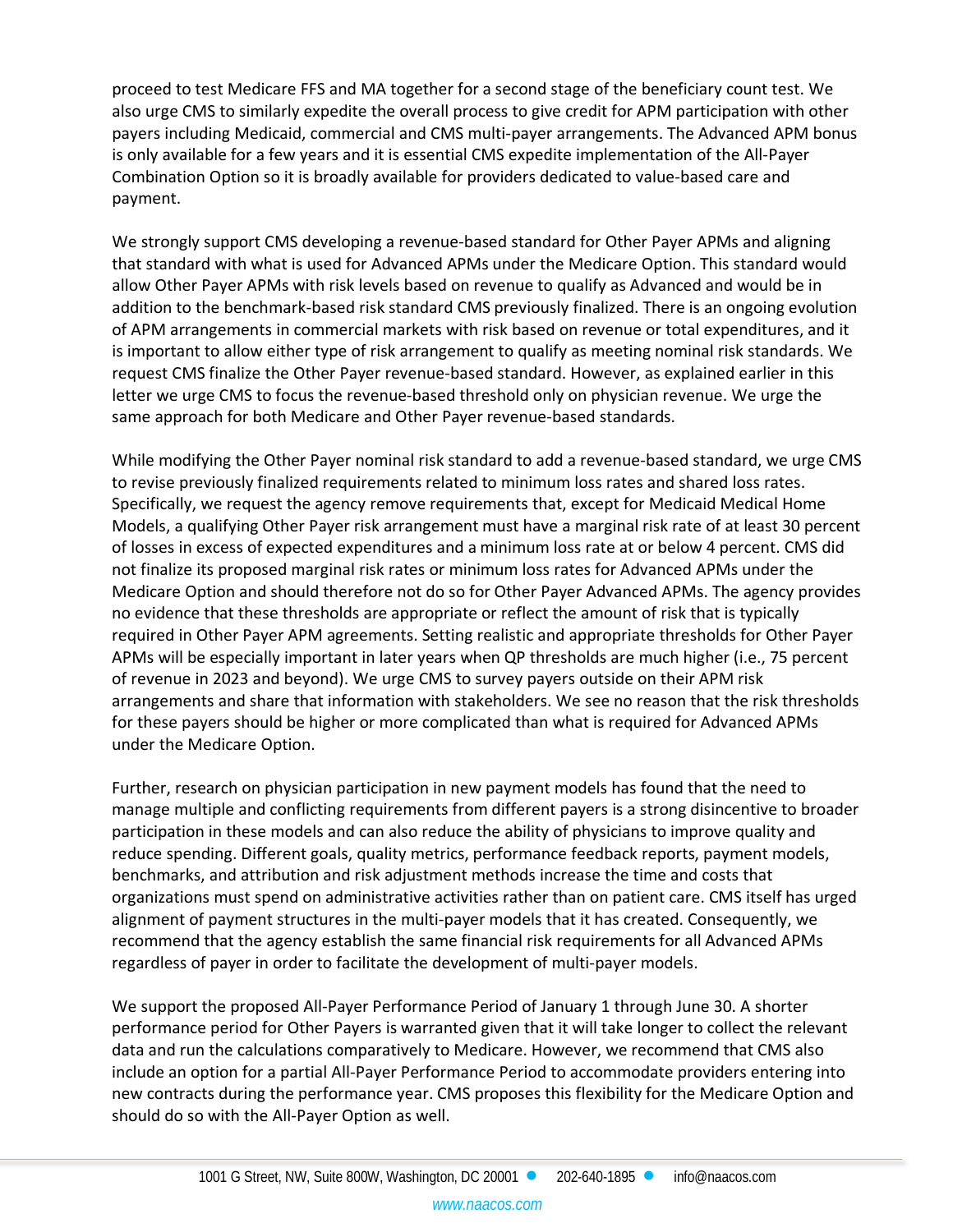**Key Comments:**

- **NAACOS urges CMS to dramatically minimize administrative burdens for providers to demonstrate their APM participation with Other Payer APMs.**
- **NAACOS urges CMS to significantly modify the proposed process for qualifying under the All-Payer Combination Option by simplifying and streamlining the process and making determinations at the APM Entity level or TIN rather than the individual clinician level.**

*Proposals:* In order for CMS to evaluate and subsequently give credit for ACO/clinician participation with Other Payer Advanced APMs, the agency proposes a process to first determine whether a specific Other Payer APM arrangement meets the required criteria for it to be considered an Advanced APM. CMS would approve Other Payer APMs based on those submitted for review by the agency. The reviews could be requested in a number of ways such as through a payer-initiated process where the payer submits information to CMS or through a process where information is submitted by ECs or APM Entities such as ACOs. The agency notes it will develop forms detailing what information would be required as part of these requests, and the process would be voluntary for those requesting review. There are different evaluation standards for Medicaid APMs to qualify as Other Payer APMs, and there would be a different review process as well. CMS also proposes that a state could request determinations for its Medicaid FFS and Medicaid managed care plan payment arrangements. CMS proposes to phase in its All-Payer approach in the 2019 and 2020 performance periods, with the first submissions for 2019 performance occurring as early 2018.

CMS proposes that Other Payer Advanced APM determinations would be in effect for only one year at a time. Therefore, payers and providers would have to go through the Other Payer Advanced APM process annually, including submission of detailed information about the APM arrangement and information about revenue and patient counts necessary to make a QP determination. CMS proposes that APM Entities and ECs who submit complete Eligible Clinician Initiated Submission Forms by September 1 of the calendar year of the relevant All- Payer QP Performance Period would receive CMS's Other Payer Advanced APM determination prior to December 1.

CMS explains that it may be challenging for ECs to submit information sufficient for the agency to determine that at least 50 percent of ECs under the Other Payer arrangement are required to use CEHRT to document and communicate clinical care. To address this issue, CMS proposes that the agency would presume that an Other Payer arrangement would satisfy the 50 percent CEHRT use criterion if CMS receives information and documentation showing that the Other Payer arrangement requires the requesting EC(s) to use CEHRT to document and communicate clinician information.

*Comments:* The process CMS proposes to determine Other Payer Advanced APM participation is prohibitively complicated. The extensive proposed process is an example of government overreach and places a significant regulatory burden on payers and providers and needs to be dramatically simplified. Without significant modification, the weight of the regulatory burden will likely cripple any meaningful participation in the All-Payer Combination Option. CMS needs to entirely re-evaluate its proposed process and implement a more streamlined and efficient process for providers to qualify for Advanced APM bonuses through the All-Payer Combination Option. As part of a revised approach we urge CMS to:

• Require MA and state Medicaid agencies to submit information to CMS on their APM payment arrangements. Medicaid managed care plans should also have an opportunity to submit information directly to CMS. If CMS is truly committed to advancing value-based payment,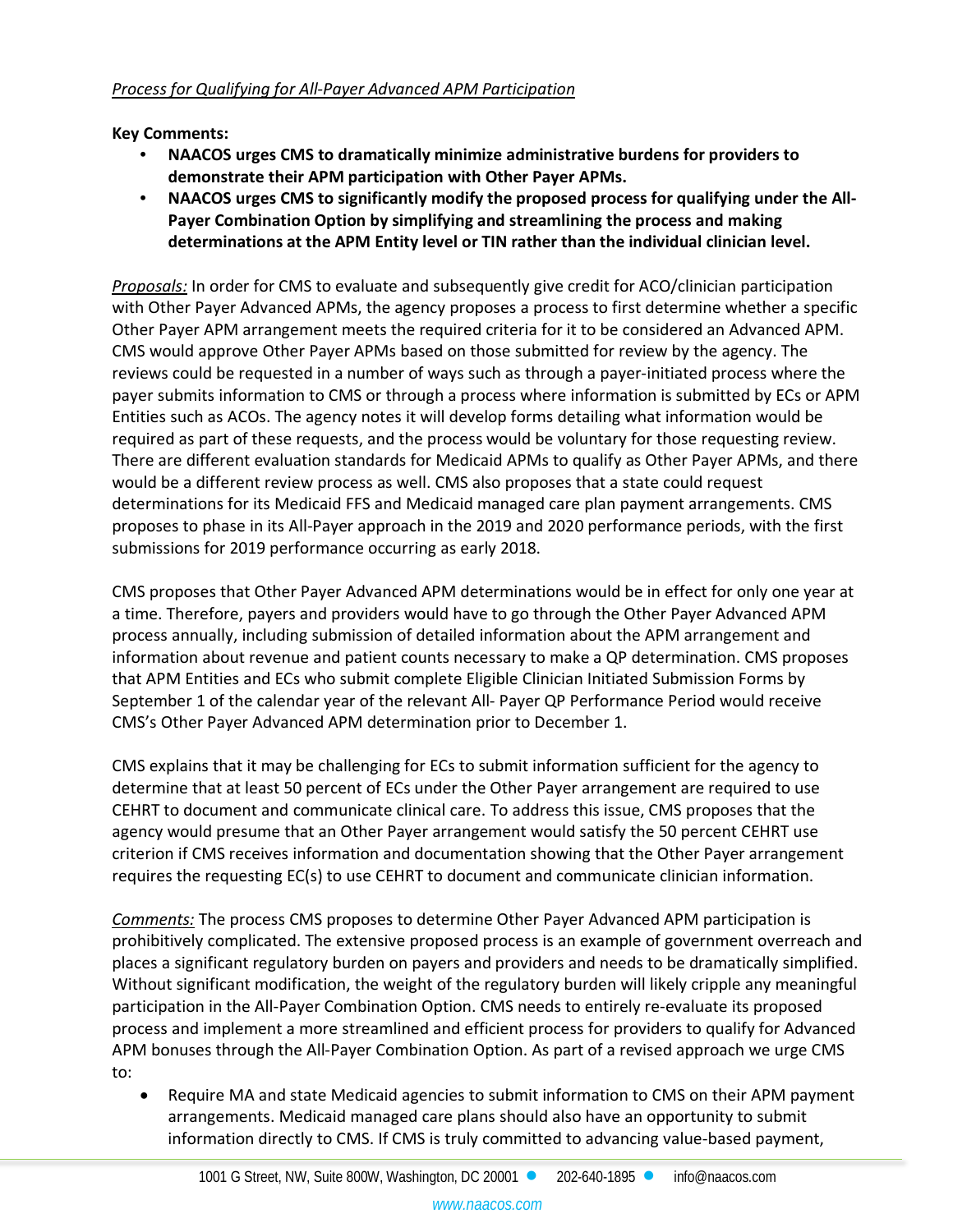submission of this information by payers that work closely with the agency should not be voluntary. This would also alleviate duplicative information collection and submission by multiple providers.

- Evaluate Other Payer participation at the APM Entity or TIN level, not at the EC level as proposed. Evaluating the APM Entity or TIN as a whole is necessary to give diverse providers within an organization one determination, thus reinforcing the collective focus and mission of the organization and not fragmenting its providers by only allowing some to qualify for Advanced APM bonuses under the All-Payer Combination Option.
- Remove the proposed requirement that Other Payer APM arrangements submit information and be approved annually. This is unnecessary and creates added work for all involved. As an alternative, CMS should require a simple attestation annually to confirm no material changes have occurred that would change the Other Payer Advanced APM determination.
- Ensure the timing of the Other Payer determinations allow enough time for CMS to alert providers of their determination so they are able to report under MIPS if necessary.
- For the purposes of QP determinations, only require APM Entities or TINs to submit information and be evaluated on Other Payer arrangements that are Advanced. The QP numerator and denominator should only include information from payers offering and contracting with providers for Other Payer Advanced APM participation, not participation in all Other Payer payment arrangements including those that are not Advanced.

In addition to our recommendation above related to requiring MA plans and state Medicaid agencies to submit information on their APM payment arrangements, CMS should develop a public website where the agency lists payers and their specific payment arrangements that are under review for Other Payer Advanced APM determination. While the agency should not include proprietary information about these arrangements, it would be helpful for providers to know what is under review. This would promote transparency and would be in addition to a public website listing the Other Payer arrangements approved by the agency as Advanced APMs. This information is necessary for providers so they know on an ongoing basis which payment models are being reviewed by CMS and which are approved. This would help as providers consider and negotiate APM participation with payers outside of Medicare. Further, should CMS not finalize our recommendation to require MA plans and state Medicaid agencies to submit information about APMs, it would be necessary so providers could avoid collecting and submitting information to the agency when it would be redundant from what is already being reviewed.

CMS explains that a number of forms would be used in the process for evaluating Other Payer APM arrangements and these forms will be developed at a later time. It is essential that CMS collect stakeholder feedback on these forms, which will have a significant effect on the success of the All-Payer Combination Option. We urge CMS to simplify the approach to evaluating Other Payer arrangements by using attestation rather than requiring submission of detailed information and supporting documentation.

CMS's proposal related to demonstrating CEHRT requirements illustrates the need to base Other Payer APM participation at the APM Entity or TIN level rather than the individual EC level. Accountability for a range of quality measures, assuming risk, and implementing CEHRT are not done at the individual provider level, but at the organizational/APM Entity level. It makes little sense for CMS to propose such a different approach for Other Payer APMs than for Medicare APMs, which evaluate APM participation at the APM Entity level. It also adds a considerable amount of complexity and confusion to the process. We urge CMS to evaluate Other Payer APM participation at the APM Entity or TIN level. We support CMS presuming that an Other Payer arrangement would satisfy the 50 percent CEHRT use criterion if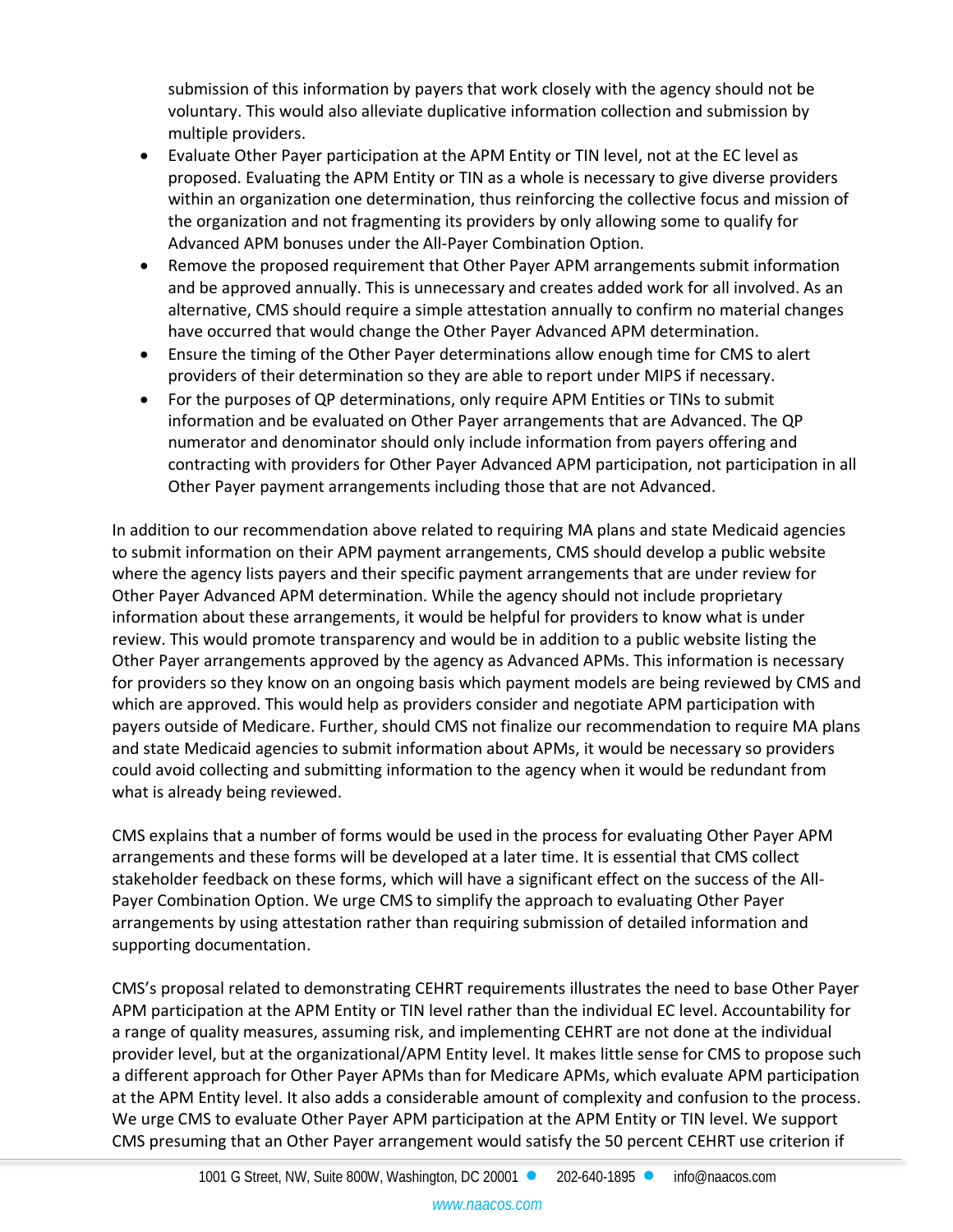CMS receives information showing that the Other Payer arrangement requires the use CEHRT to document and communicate clinician information. We urge CMS to use attestation rather than require submission of detailed documentation.

According to a question and answer during a CMS QPP webinar on July 18 for the All-Payer Combination Option, if an ACO has commercial contracts with four payers (ex. A, B, C and D), information about all four payment arrangements would be used in the numerator and denominator to calculate the QP determination. This would be the case even if payers C and D do not offer any Advanced APM opportunities. Therefore, ECs/APM Entities would have to collect and submit detailed information on all payment arrangements that they participate in, which as proposed is very burdensome. However, the effect of including all payers in the All-Payer QP numerator and denominator is even more troubling than the administrative burden created by having to collect and submit this information. If a payer chooses not to offer an Advanced APM opportunity, but providers are held accountable for that by including that in the QP denominator, providers are penalized for something outside of their control. It diminishes their ability to qualify as QPs even if they are actively participating in Other Payer Advanced APMs with all payers with whom they contract who offer those opportunities. Therefore, we urge CMS to only include an APM Entity's Other Payer Advanced APMs in the numerator and denominator of the All-Payer Combination Option QP calculation.

We support CMS's proposal to remove the previously finalized requirement that plans must verify information submitted by clinicians. That policy places an added burden on payers and the agency, and it is unnecessary if providers are attesting to the accuracy of the information submitted.

## **Calculation and Payment of APM Bonus**

## **Key Comments:**

- **NAACOS urges CMS to pay the Advanced APM bonus directly to the APM Entity just as CMS pays the ACO for shared savings rather than directly paying the participant TINs within an ACO.**
- **NAACOS recommends including ACO shared savings payments as supplemental service payments in the calculation of the APM incentive payment amount.**

CMS will pay the Advanced APM bonus to QPs who are identified by their unique TIN/NPI combination as participants in an Advanced APM Entity on a CMS maintained list. The agency will pay the APM Incentive to the TIN that is affiliated with the Advanced APM Entity through which the EC met the threshold during the QP Performance Period. Therefore, for ACOs that have multiple participant TINs the bonuses will be paid to the participant TINs rather than to the TIN of the ACO.

It is CMS policy to only include supplemental service payments in the calculation of the Advanced APM Incentive Payment amount if they meet certain criteria. CMS finalized a policy that ACO shared savings payments do not qualify as supplemental service payments and are therefore not included in the calculation of Advanced APM bonuses.

*Comments:* We strongly recommend CMS change this policy and pay the Advanced APM bonus to the APM Entity just as CMS pays the ACO for shared savings under the MSSP rather than directly paying the participant TINs within the ACO. This approach would allow ACOs to allocate incentive payments fairly and accurately in accordance with the shared risk for individual eligible clinicians in the APM Entity.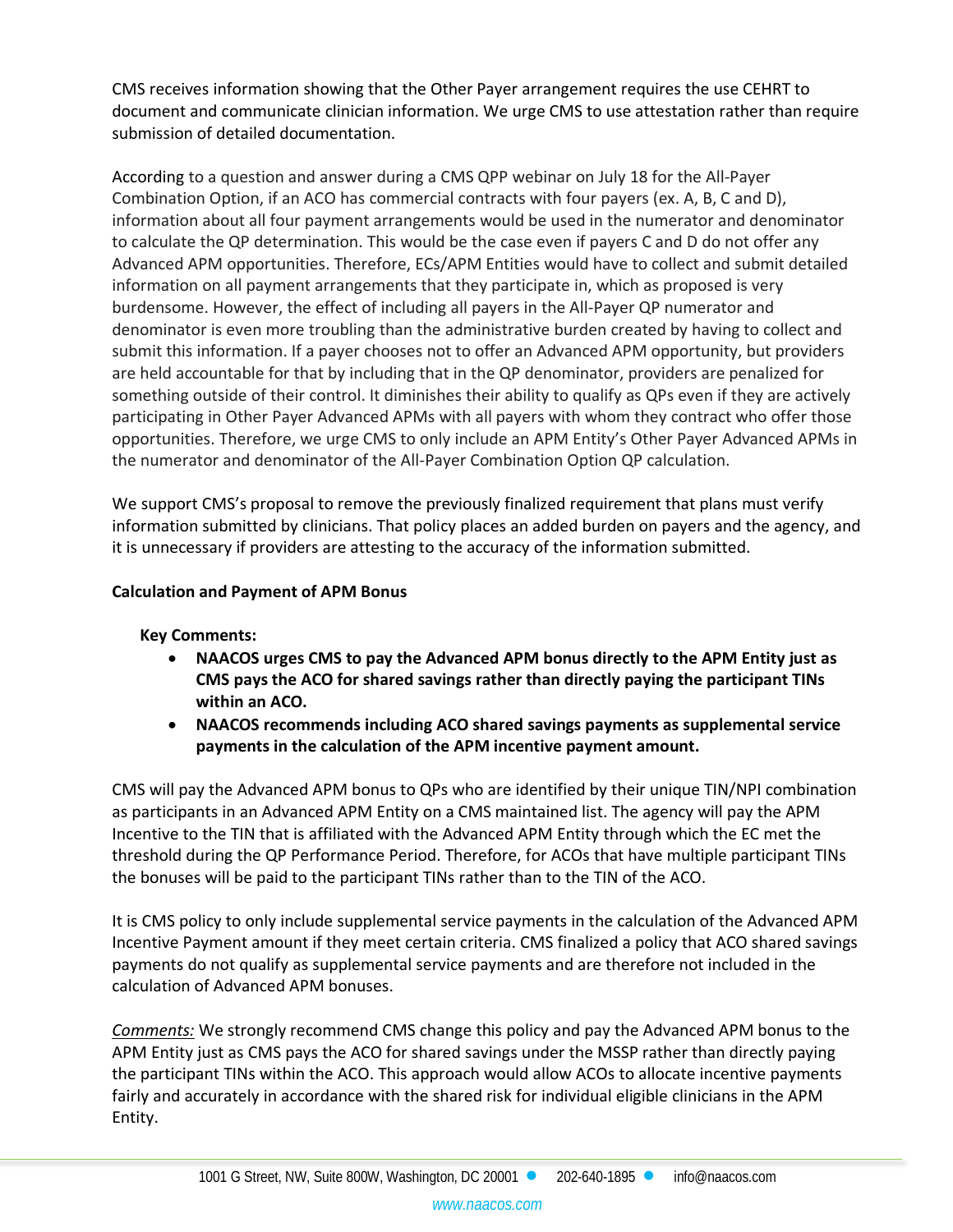The approach for identifying supplemental payments to be included in the Advanced APM bonus calculation ignores the goals of population-based payment models that strive to *decrease* traditional spending through care coordination and alternative approaches to providing care. Therefore, ACO providers work to lower their spending, which under CMS's Advanced APM bonus calculation, penalizes them by also lowering the amount of their bonus. We urge CMS to include ACO shared savings payments as supplemental service payments in the calculation of the APM incentive payment amount.

# **MIPS Recommendations**

## **Proposed Performance Threshold**

**Key Comments:**

- **NAACOS is concerned that CMS's proposals to exempt additional clinicians and dilute performance requirements in year two of the MIPS program will discourage those clinicians who have already made a commitment to value-based care and invested time and resources towards making the shift to value-based care. We urge CMS to hold clinicians accountable in the MIPS program in year two and reward high-performing clinicians who have invested heavily in performance improvement and should therefore be rewarded for this investment, time, and effort.**
- **NAACOS urges CMS to begin holding clinicians accountable for cost and quality by incorporating a 10 percent cost score and 33-point performance threshold for MIPS.**

*Proposal:* CMS proposes to increase the MIPS performance threshold from three points to 15 points, while maintaining the 70-point threshold for exceptional performance. Alternatively, CMS proposes to lower the performance threshold even further to six points or raise the threshold to 33 points. Additionally, CMS proposes to maintain a 0 percent weight for the cost performance category in MIPS. As a result of these policies, CMS estimates approximately 96 percent of MIPS ECs will receive a positive or neutral payment adjustment. Therefore, positive payment adjustments for high performers are expected to be minimal. CMS also proposes changes to the low volume exception criteria, which will exclude additional clinicians from the MIPS program if finalized. Specifically, CMS proposes to increase the exemption threshold from \$30,000 or 100 or fewer Medicare patients to \$90,000 or 200 or fewer Medicare patients seen in the measurement period. CMS estimates this will exclude an additional 585,560 clinicians from the MIPS program. The total impact of these changes has the potential to reduce the opportunities for bonus payments in MIPS due to the budget neutrality requirements of the program.

*Comment:* NAACOS is concerned that CMS's proposals to exempt additional clinicians and dilute performance requirements in year two of the MIPS program will discourage those clinicians who have already made a commitment to value-based care and invested time and resources towards making the shift to value-based care. Instead, CMS should reward high-performing clinicians who have invested heavily in performance improvement and should therefore be rewarded for this investment, time, and effort. We therefore support CMS's alternative proposals to set the performance threshold at 33 points and to hold MIPS ECs accountable for the cost performance category at a weight of 10 percent. Because CMS is required to incorporate a 30 percent cost performance category by performance year 2019, it would be prudent to apply a phased-in approach rather than subjecting clinicians to such a high standard in 2019 without previously incorporating the cost component in the overall MIPS score. In the 2017 QPP rule CMS proposed to implement a 30 percent cost contribution to the overall MIPS score in the 2018 performance year, therefore, a phased-in approach of applying a 10 percent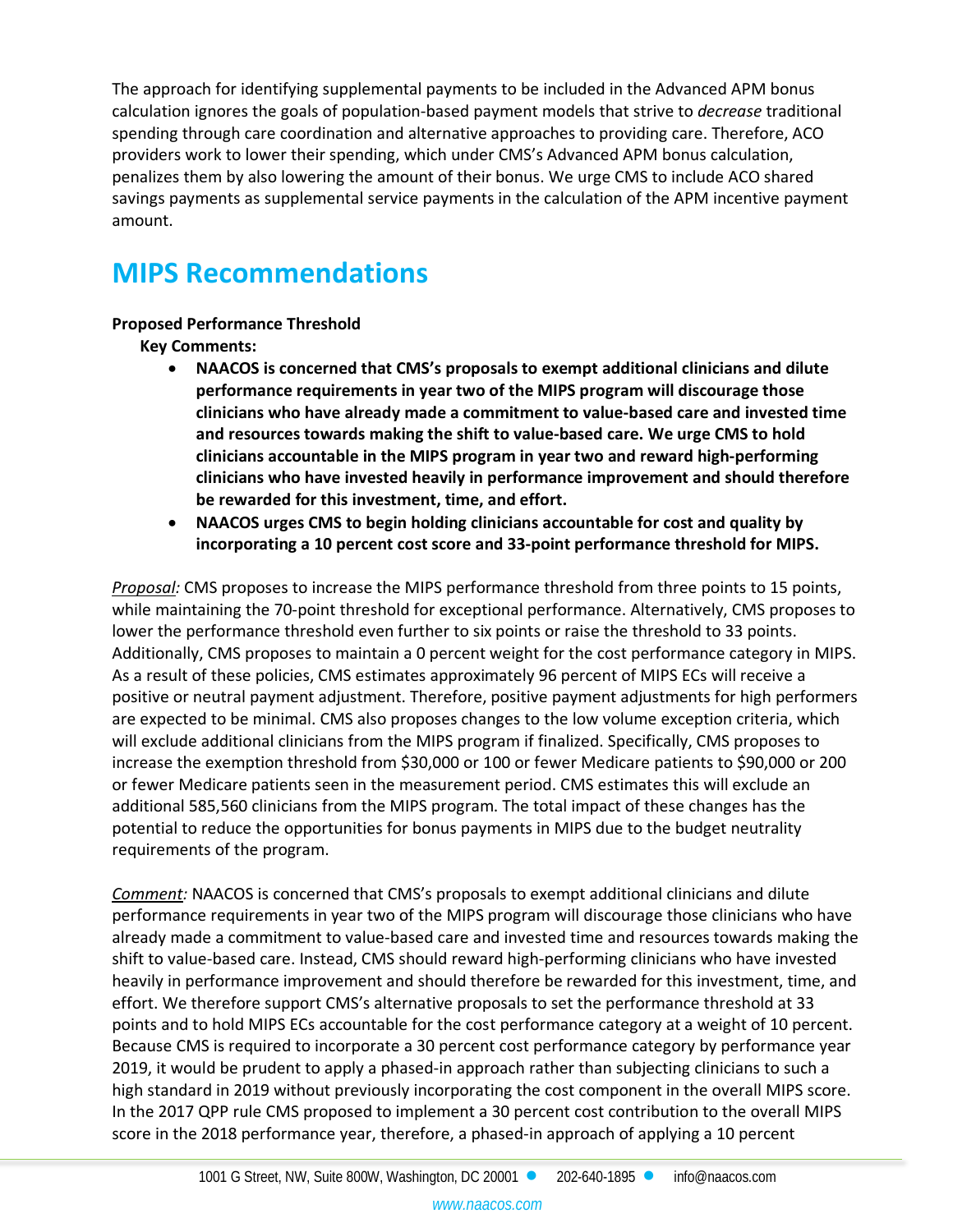contribution in performance year 2018 is reasonable and necessary to prepare providers. What's more, we feel it is important that CMS continue its commitment to transition providers and Medicare payments to improve the experience of care and the health of populations and reduce per capita costs of health care. If the agency fails to follow-through on this promise, it discourages those who have been pioneers in the commitment to value-based health care and may lose momentum in encouraging those currently progressing along this continuum.

## **Counting MIPS Payment Adjustments as ACO Expenditures**

### **Key Comment:**

• **NAACOS urges CMS to exclude MIPS payment adjustments as ACO expenditures.** 

*Proposal:* CMS does not propose to reverse course on its policy decision to count MIPS bonuses as ACO expenditures in this regulation. In late May 2017 CMS issued an updated factsheet on the Track 1+ ACO option that clarified "MIPS payment adjustments would be included in ACO expenditures under the current Shared Savings Program's regulations for calculating benchmark and performance year expenditures just as other payment adjustments made on claims under other value based payment programs are incorporated." The agency notes that "advanced APM lump sum incentive payments to qualified participants (QPs) participating in Track 1+ Model ACOs will not be included in ACO expenditures because they are not beneficiary-identifiable payments and are lump sum payments to QPs made outside the claims payment system."

*Comment:* NAACOS continues to oppose this unfair policy and urges CMS to exclude MIPS payment adjustments from ACO expenditure calculations. The current framework CMS has established will punish ACOs for their high performance in MIPS. As stated in our comment letter above, NAACOS believes CMS should recognize Track 1 ACOs as Advanced APMs. However, because CMS continues to subject Track 1 ACOs to MIPS, these ACOs have no choice but to be evaluated under MIPS while continuing their focus on the ACO program goals. Most ACOs will perform well under the proposed MIPS performance criteria and therefore earn minimal bonuses under the program. These bonuses will then count against the ACO when expenditures are calculated for purposes of MSSP calculations. Therefore, the better an ACO and its ECs perform in MIPS, the greater they will be penalized when calculating shared savings/losses for the ACO. This is an unfair and untenable policy, and CMS must modify its position to exempt MIPS payment adjustments as expenditures in the ACO program. Although CMS argues that the agency has maintained this policy under the Value-Based Payment Modifier program, NAACOS believes CMS has the authority and ability to remove MIPS expenditures from ACO benchmark calculations. In fact, CMS does make claim level adjustments by adding sequestration costs back to paid amounts when calculating ACO expenditures. It was not the intent of Congress to penalize ACOs in MIPS, and therefore CMS must alter this policy to continue encouraging provider participation in the Track 1 ACO program.

## **MIPS APM Scoring Standard, Assigning Quality Points Based on Benchmarks**

## **Key Comment:**

• **NAACOS urges CMS to adopt an alternative methodology for making quality comparisons in MIPS to create more equitable benchmarks across reporting mechanisms.**

*Proposal*: CMS does not propose to change the way points are assigned in the quality performance category. As was the case in PY 2017, CMS proposes to score quality measure performance under the APM scoring standard using a percentile distribution, separated by decile categories. For each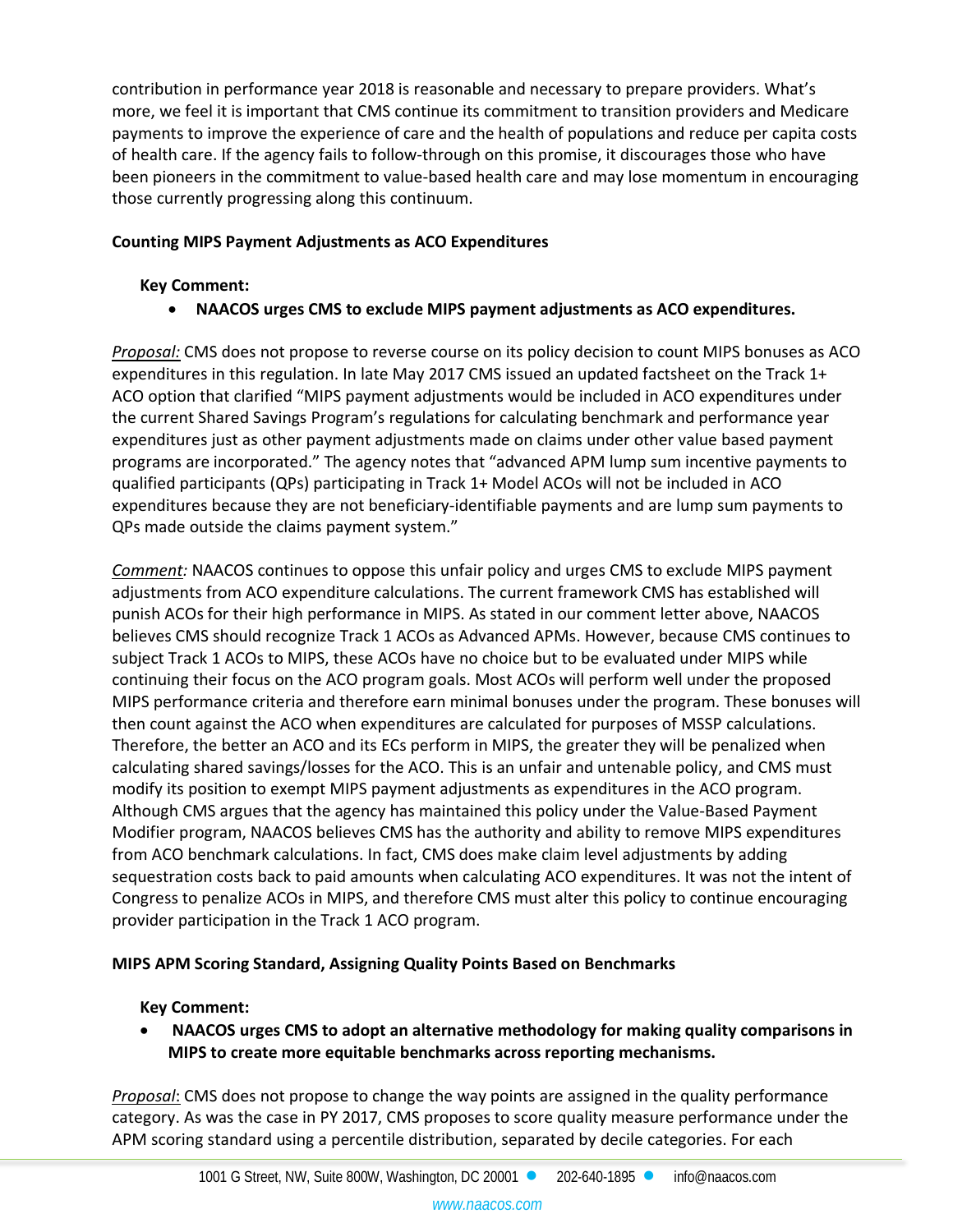benchmark, CMS will calculate the decile breaks for measure performance and assign points based on the benchmark decile range into which the APM Entity's measure performance falls. CMS proposes to continue to use a graduated points-assignment approach, where a measure is assigned a continuum of points out to one decimal place, based on its place in the decile.

*Comment*: The current methodology for comparing quality scores in MIPS results in unfair comparisons, providing an advantage to those using reporting methods for which the provider or organization can cherry pick patients to report on and have a lower benchmark to compete against. For example, as demonstrated in example one below the benchmarks for the Breast Cancer Screening Measure vary greatly depending upon the reporting mechanism used. To earn the highest score for this measure, a clinician must earn greater than or equal to 73.23 for electronic health record (EHR) reporting, 87.93 for registry/Qualified Clinical Data Registry (QCDR) reporting, and 100 for Group Practice Reporting Option (GPRO) Web Interface reporting. Similarly, as shown in example two below, for the Colorectal Cancer Screening measure a clinician must earn greater than or equal to 82.29 for EHR reporting, 88.15 for registry/QCDR reporting, and 100 for GPRO Web Interface reporting.

| <b>Measure</b>   | <b>Submission</b> | <b>Decile</b> | <b>Decile</b> | <b>Decile</b> | <b>Decile</b> | <b>Decile</b> | <b>Decile</b> | <b>Decile</b> | <b>Decile</b> |
|------------------|-------------------|---------------|---------------|---------------|---------------|---------------|---------------|---------------|---------------|
|                  | <b>Method</b>     | 3             | 4             | 5.            | 6             |               | 8             | 9             | 10            |
| <b>Breast</b>    | <b>EHR</b>        | $12.41 -$     | $22.22 -$     | $32.31 -$     | 40.87-        | 47.92-        | $55.26 -$     | 63.07-        | $\geq 73.23$  |
| <b>Cancer</b>    |                   | 22.21         | 32.30         | 40.86         | 47.91         | 55.25         | 63.06         | 73.22         |               |
| <b>Screening</b> |                   |               |               |               |               |               |               |               |               |
| (112)            |                   |               |               |               |               |               |               |               |               |
| <b>Breast</b>    | Registry/QCDR     | 14.49-        | $24.53 -$     | $35.71 -$     | 46.02-        | 55.07-        | 63.68-        | 74.07-        | ≥87.93        |
| <b>Cancer</b>    |                   | 24.52         | 35.70         | 46.01         | 55.06         | 63.67         | 74.06         | 87.92         |               |
| <b>Screening</b> |                   |               |               |               |               |               |               |               |               |
| (112)            |                   |               |               |               |               |               |               |               |               |
| <b>Breast</b>    | <b>GPRO Web</b>   | 30            | 40            | 50            | 60            | 70            | 80            | 90            | 100           |
| Cancer           | Interface         |               |               |               |               |               |               |               |               |
| <b>Screening</b> |                   |               |               |               |               |               |               |               |               |
| (112)            |                   |               |               |               |               |               |               |               |               |

#### **Example 2: Colorectal Cancer Screening Measure Benchmarks by Submission Method**

| <b>Measure</b>    | <b>Submission</b> | <b>Decile</b> | <b>Decile</b> | <b>Decile</b> | <b>Decile</b> | <b>Decile</b> | <b>Decile</b> | <b>Decile</b> | <b>Decile</b> |
|-------------------|-------------------|---------------|---------------|---------------|---------------|---------------|---------------|---------------|---------------|
|                   | <b>Method</b>     | 3             | 4             | 5             | 6             | 7             | 8             | 9             | 10            |
| <b>Colorectal</b> | <b>EHR</b>        | $7.35 -$      | 15.98-        | $24.67 -$     | $33.46 -$     | 44.40-        | $56.20 -$     | 67.92-        | ≥82.29        |
| Cancer            |                   | 15.97         | 24.66         | 33.45         | 44.39         | 56.19         | 67.91         | 82.28         |               |
| <b>Screening</b>  |                   |               |               |               |               |               |               |               |               |
| (113)             |                   |               |               |               |               |               |               |               |               |
| <b>Colorectal</b> | Registry/QCDR     | 10.08-        | $20.69 -$     | $32.74 -$     | $45.21 -$     | 55.96-        | 66.32-        | $77.02 -$     | ≥88.15        |
| Cancer            |                   | 20.68         | 32.73         | 45.20         | 55.95         | 66.31         | 77.01         | 88.14         |               |
| <b>Screening</b>  |                   |               |               |               |               |               |               |               |               |
| (113)             |                   |               |               |               |               |               |               |               |               |
| Colorectal        | GPRO Web          | 30            | 40            | 50            | 60            | 70            | 80            | 90            | 100           |
| Cancer            | Interface         |               |               |               |               |               |               |               |               |
| <b>Screening</b>  |                   |               |               |               |               |               |               |               |               |
| (113)             |                   |               |               |               |               |               |               |               |               |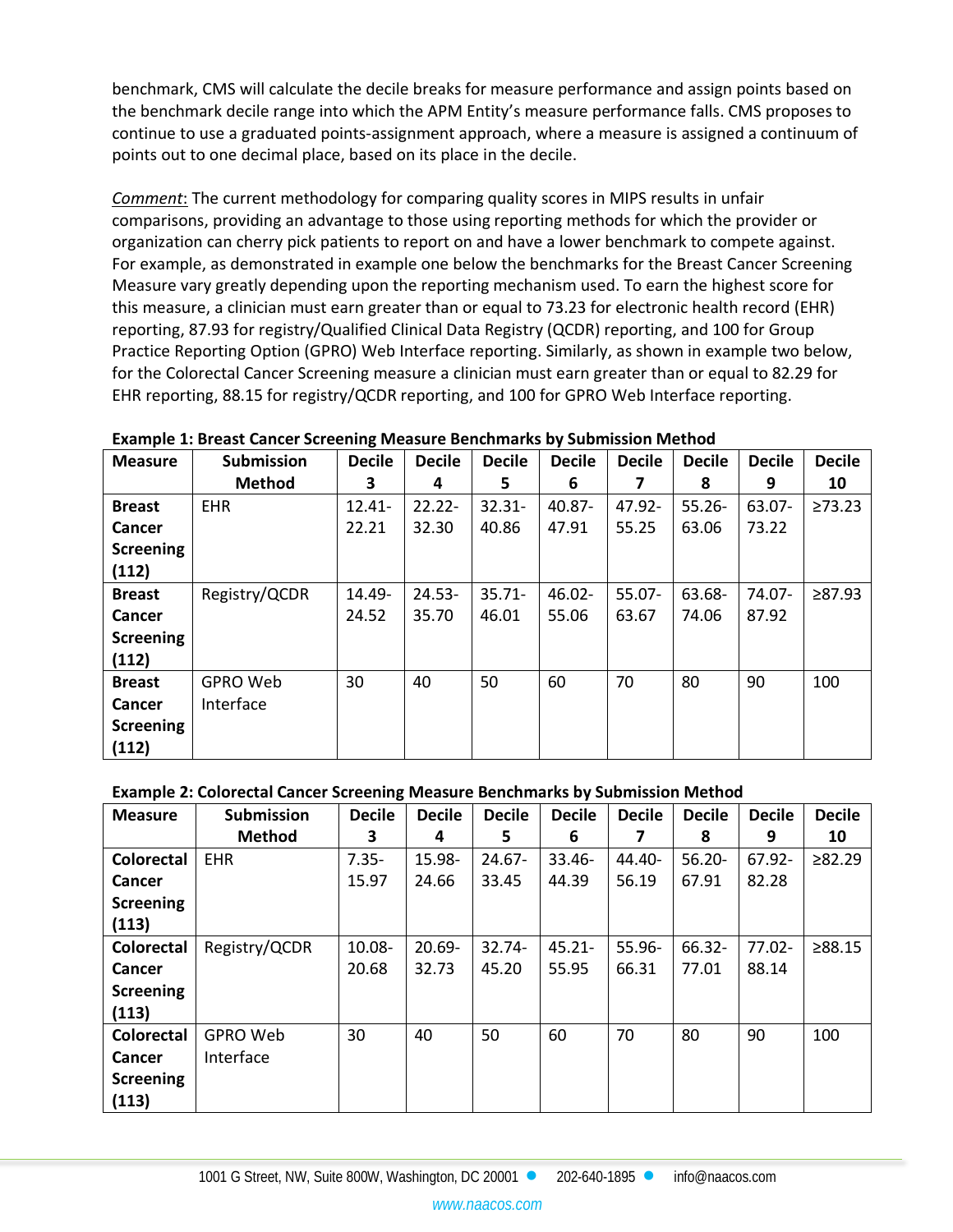Therefore, we urge CMS to adopt an alternate methodology for making quality comparisons in MIPS. The first potential solution would be to have a common mean and separate standard deviations for each reporting mechanism (registry, QCDR, EHR, Web Interface). Alternatively, CMS could lower the GPRO Interface mean for purposes of MIPS, scoring to either the lower of the GPRO mean or the average of the EHR and Registry/QCDR mean. The assignment of deciles could then be based on a bell curve of all GPRO reporters for each measure. These alternative policies are needed to ensure truly fair comparisons in quality for MIPS. Making more accurate comparisons across reporting methods will also be important in the context of making comparisons with publicly reported data for MIPS and other programs evaluating cost. It is critical that CMS establish a fair way to compare reporting mechanisms, otherwise certain performance will be inflated due solely to the clinician or group's choice of reporting method.

## **MIPS APM Scoring Standard, Including a Fourth Snapshot Date**

## **Key Comment:**

• **NAACOS supports the addition of a fourth snapshot date to occur on December 31 for purposes of determining which providers are in the ACO's MIPS APM Scoring Standard evaluation.**

*Proposal:* CMS proposes to include a fourth snapshot date to determine which ECs are participating in the ACO for purposes of MIPS APM Scoring Standard evaluation beginning in PY 2018. This additional snapshot date would occur on December 31 to ensure that an EC who joins an ACO TIN late in the performance year would be scored under the APM Scoring Standard along with the rest of the ACO. The remaining snapshot dates will also continue to be in place (March 31, June 30, and August 31).

*Comment:* NAACOS strongly supports the addition of a fourth snapshot date to occur on December 31. This revised policy will alleviate concerns NAACOS has communicated regarding the challenges presented by adding providers late in the year who are not included in the ACO's MIPS APM Scoring Standard score. As detailed in our previous comments, when clinicians are added after the final snapshot date, the ACO must arrange for separate reporting of quality measures in MIPS and will receive a separate MIPS score and resulting payment adjustment. This creates confusion and isolates the clinician from the ACO entity and its program goals. This proposed policy will resolve this problem and allow ACOs to focus on quality and improvement activities as a cohesive unit for both the ACO and MIPS programs.

## **MIPS APM Scoring Standard, Quality Performance Category Changes**

## **Key Comment:**

• **NAACOS supports the addition of the CAHPS for ACOs survey measure in the MIPS APM Scoring Standard quality calculations.**

*Proposal*: CMS proposes to add the Consumer Assessment of Healthcare Providers and Systems (CAHPS) for ACOs survey measure in the MIPS quality performance score analysis for performance year (PY) 2018. Most questions in the CAHPS for ACOs survey can also be found in the CAHPS for MIPS survey except for one question ("Between Visit Communication") that CMS feels is inappropriate for use by ACOs and will therefore not be included in the ACO's MIPS quality score.

*Comment:* NAACOS supports the addition of this measure for ACO quality performance category evaluation of the MIPS APM Scoring Standard to maintain consistency in the measure set used for ACO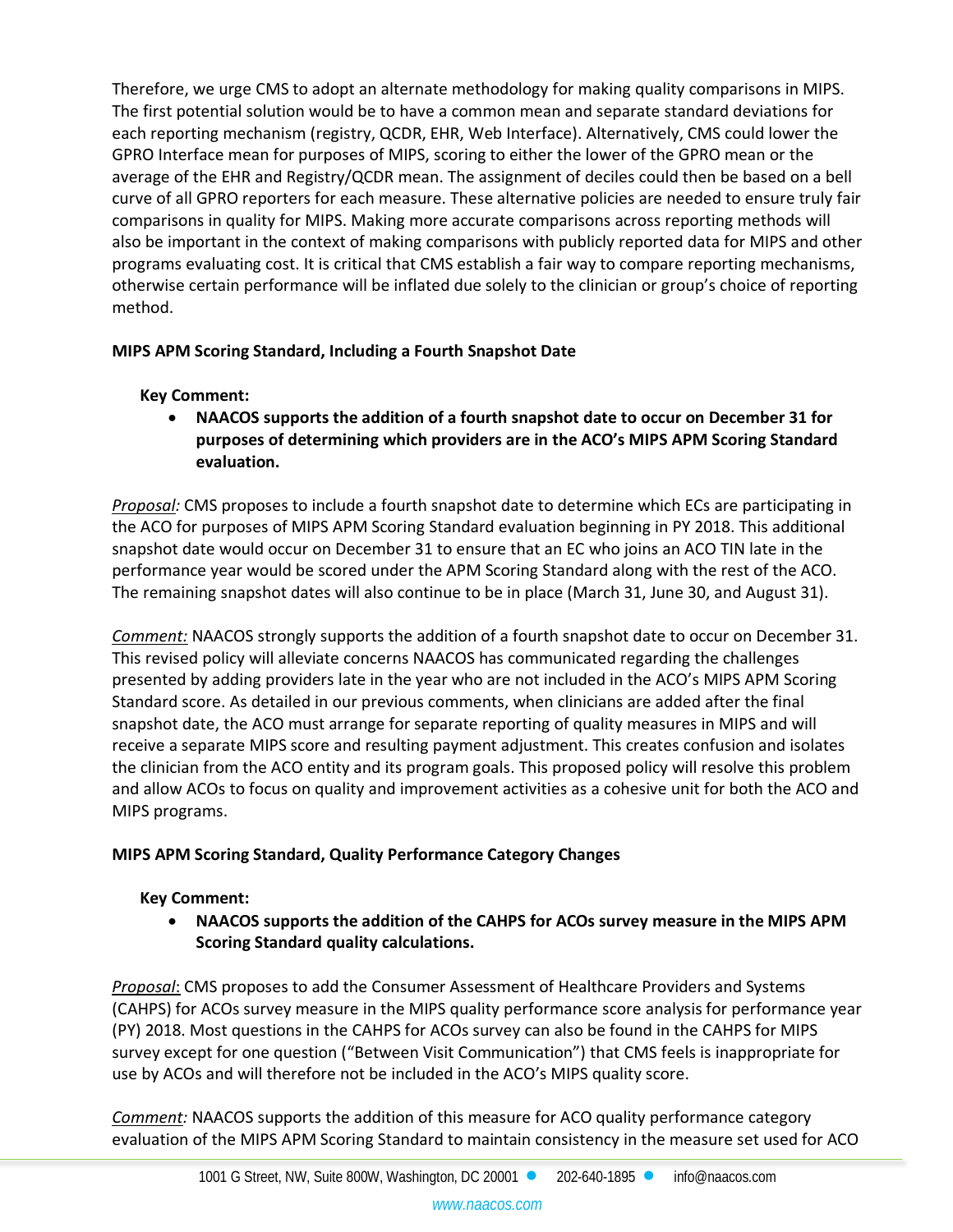programs and MIPS. Eight measures are currently included in the CAHPS for ACOs survey: ACO-1: CAHPS: Getting Timely Care, Appointments, and Information; ACO-2: CAHPS: How Well Your Providers Communicate; ACO-3: CAHPS: Patients' Rating of Provider; ACO-4: CAHPS: Access to Specialists; ACO-5: CAHPS: Health Promotion and Education; ACO-6: CAHPS: Shared Decision Making; ACO-7: CAHPS: Health Status / Functional Status; ACO-34: CAHPS: Stewardship of Patient Resources. Therefore, we support the exclusion of the "Between Visit Communication" survey question for ACOs' evaluation in MIPS as ACOs do not currently utilize this measure.

#### **MIPS APM Scoring Standard, Advancing Care Information Exclusions**

## **Key Comment:**

• **NAACOS urges CMS to exclude patients meeting ACI re-weighting requirements from the TIN ACI information reported to CMS.**

*Proposal*: CMS makes a clarification that the agency will aggregate Advancing Care Information (ACI) Tax Identification Number (TIN) performance for those using the group reporting option, regardless of ECs meeting certain exemptions for a re-weighting of this performance category such as non-patient facing, non-physician practitioner, or hospital-based or Ambulatory Surgical Center (ASC) exceptions. Specifically, on page 30079 CMS states "the data submission criteria for groups reporting advancing care information performance category described in the Calendar Year 2017 QPP final rule state that group data should be aggregated for all MIPS eligible clinicians within the group practice. This includes those MIPS eligible clinicians who may qualify for a zero percent weighting of the advancing care information performance category due to circumstances as described above such as a significant hardship or other type of exception, hospital-based or ASC-based status, or certain types of nonphysician practitioners (Nurse Practitioners, Physician Assistants, Clinical Nurse Specialists and Clinical Registered Nurse Anesthetists)."

*Comment*: NAACOS urges CMS to exclude clinicians meeting ACI re-weighting requirements ("special status") from the TIN ACI information reported to CMS. ACOs must use the group ACI reporting option for each ACO participant TIN. These scores are then averaged to come up with one ACO-entity level ACI performance category score. Because ACOs are required to have TINs report ACI data to CMS, they should not be unfairly penalized by having to include these scores which could otherwise be excluded. Many of these clinicians were not previously required to participate in the legacy program, Meaningful Use, and will find very few measures applicable to report in ACI. ACO TINs could determine the reweighting exemption status of their clinicians using the QPP [lookup](https://qpp.cms.gov/participation-lookup/about) tool and exempt those clinicians from the TIN's ACI data reported to CMS. We urge CMS to clarify that ACOs are not required to include ACI information for those clinicians who meet re-weighting/special status criteria.

Further, we urge CMS to provide more timely information to ACOs regarding operational details necessary to report using the TIN reporting function for ACI. CMS has noted there will be additional guidance in this area, however at the time of submitting these comments ACOs lack key details they require to successfully collect and report this data to CMS. We urge the agency to provide detailed guidance regarding TIN reporting of ACI, for example, providing more detailed explanations of how to count unique patients when aggregating performance data across the TIN and detailed guidance regarding how to report such data to CMS.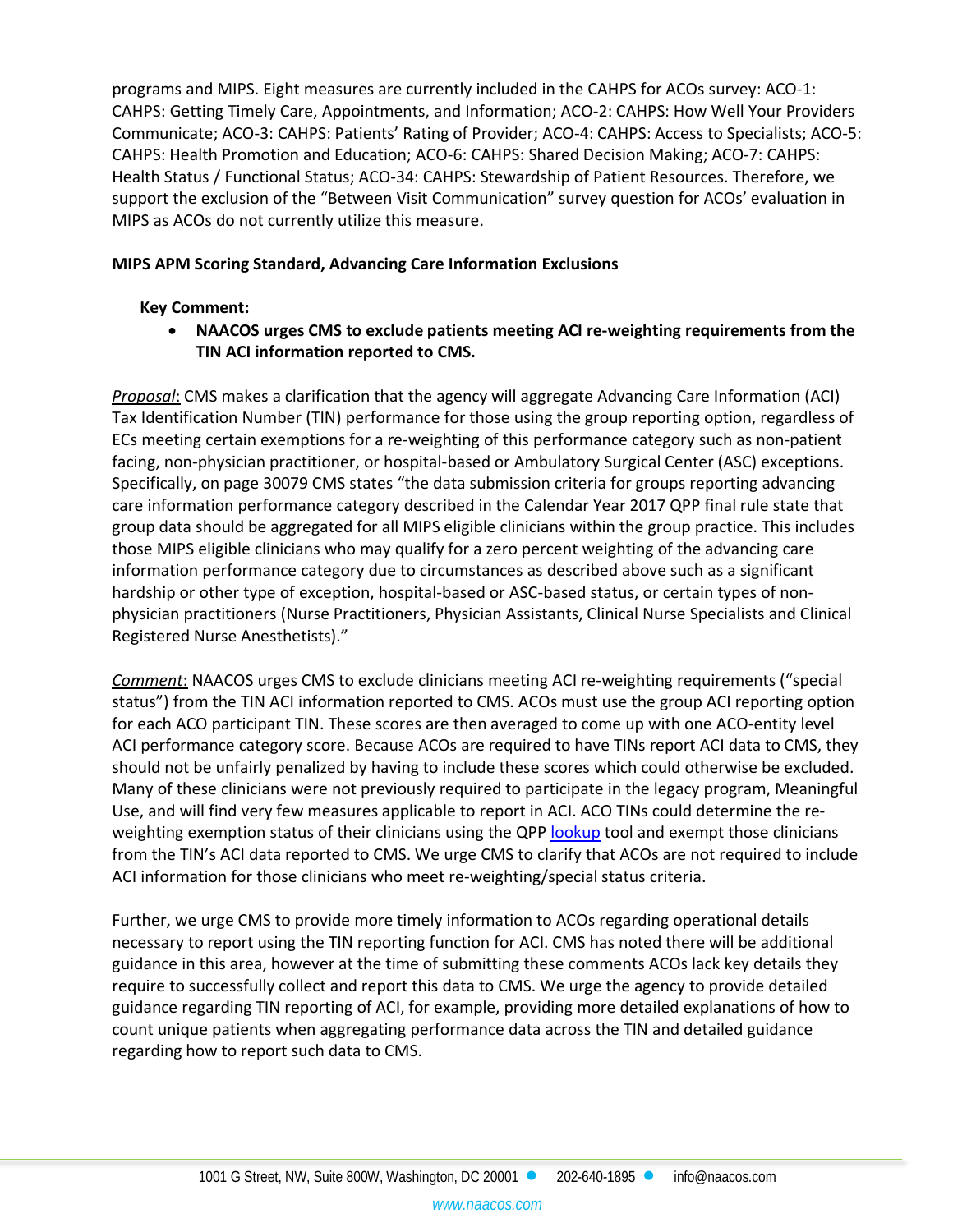#### **MIPS APM Scoring Standard, Improvement Activities**

## **Key Comment:**

• **NAACOS supports CMS's proposal to continue to provide ACOs with full credit in the Clinical Practice Improvement Activities performance category.**

*Proposal:* CMS proposes to provide ACOs with full credit (40 points) for the Clinical Practice Improvement Activities (CPIA) performance category for the 2018 performance year. CMS proposes that ACOs and/or their MIPS ECs (or TINs) participating in the MIPS APM will not need to submit data for the improvement activities performance category in order to receive full CPIA credit.

*Comment*: NAACOS supports CMS's decision to continue to provide ACOs with full credit in the Improvement Activities performance category of the MIPS APM Scoring Standard. We are pleased to see CMS continue this policy, giving automatic credit to ACOs for the work they are already doing in this area on a daily basis inherently in their participation through the ACO. It is critical that CMS continue to find ways to reduce reporting burdens on ACOs to allow them to continue focusing on their ACO program goals.

## **Complex Patient Bonus**

#### **Key Comment:**

• **NAACOS supports the addition of bonus points for those treating a high proportion of complex patients. We recommend CMS rely on HCC risk scores to make these determinations.**

*Proposal*: CMS proposes to add a bonus opportunity for those seeing a large proportion of high-risk patients. CMS proposes using average hierarchical condition category (HCC) risk scores or, alternatively, dual eligible status to determine the proportion of high-risk patients being seen by the practice. Under the HCC calculation CMS proposes for MIPS APMs, including ACOs, CMS would use the beneficiary weighted average HCC risk score for all MIPS ECs, and if technically feasible, CMS would use TINs for models that rely on complete TIN participation such as the MSSP. CMS would calculate the weighted average by taking the sum of the individual clinician's (or TIN's as appropriate) average HCC risk score multiplied by the number of unique beneficiaries cared for by the clinician and then divide by the sum of the beneficiaries cared for by each individual clinician (or TIN) in the APM Entity.

Under the dual eligible calculation, CMS would use the average dual eligible patient ratio for all MIPS ECs, and if technically feasible, CMS would use TINs for models that rely on complete TIN participation. CMS would use data on dual-eligibility status sourced from the state Medicare Modernization Act (MMA) files, submitted by each state to CMS with monthly Medicaid eligibility information analyzing claims from September 1, 2017 to August 31, 2018. CMS would multiply the dual eligible ratio by five points to calculate a complex patient bonus for each MIPS EC.

*Comment*: NAACOS supports providing credit to those seeing a high proportion of complex patients. We recommend CMS utilize the proposed average HCC risk score methodology to determine eligibility for this bonus. NAACOS has identified issues with the current system of identifying dually eligible patients using status sourced from the state MMA files. These concerns lead us to believe that using the average dual eligible method would lead to inaccuracies. We therefore strongly recommend CMS utilize the average HCC risk scores to determine the proportion of high-risk patients seen by a practice for purposes of this complex patient bonus calculation.